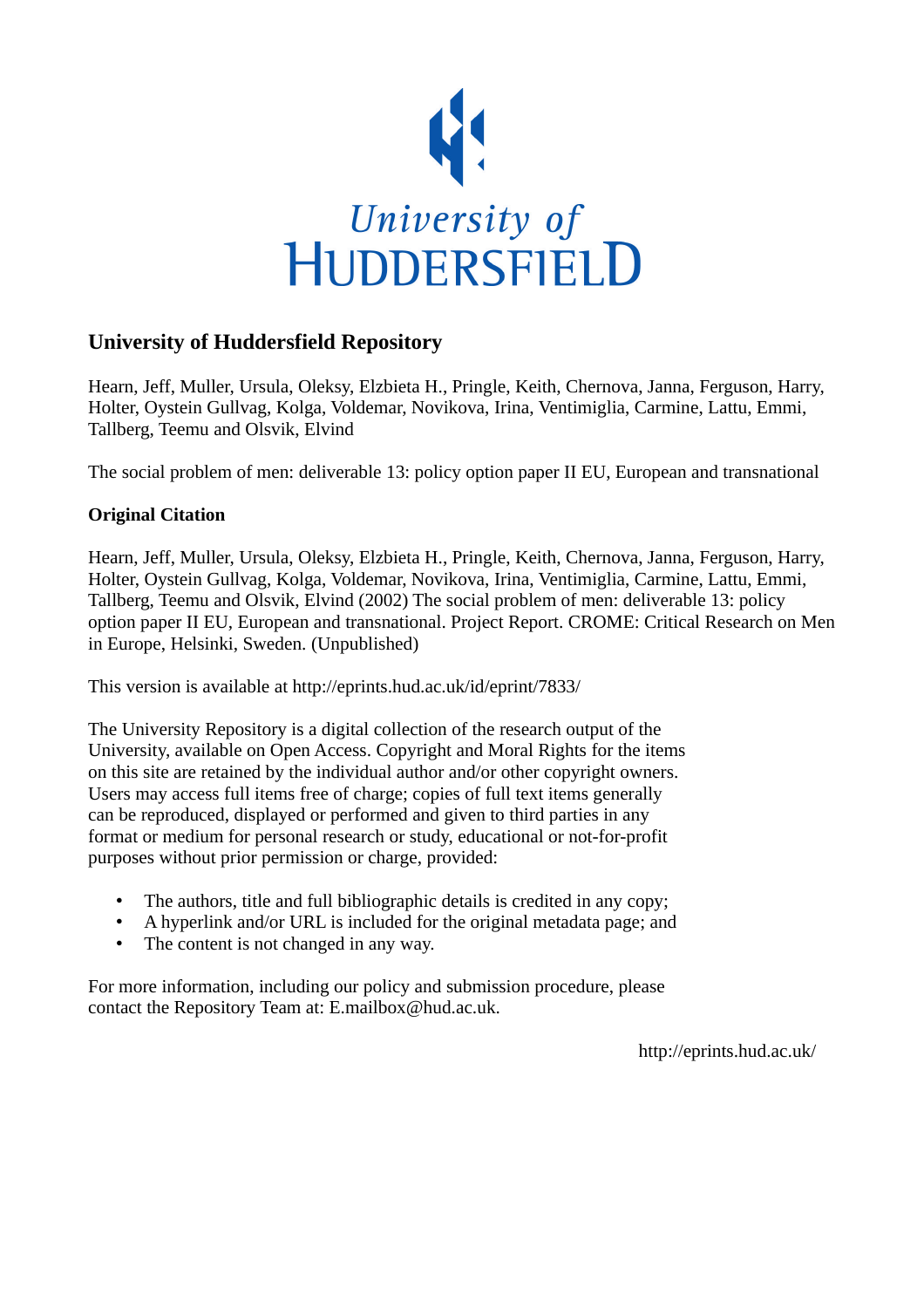**EU FP5 Thematic Network. The European Research Network on Men in Europe: The Social Problem and Societal Problematisation of Men and Masculinities (HPSE-CT-1999-0008)** 

# **"THE SOCIAL PROBLEM OF MEN": DELIVERABLE 13: POLICY OPTION PAPER II EU, EUROPEAN AND TRANSNATIONAL OPTIONS AND PRIORITIES**

**Jeff Hearn, Ursula Müller, Elzbieta Oleksy, Keith Pringle, Janna Chernova, Harry Ferguson, Øystein Gullvåg Holter, Voldemar Kolga, Irina Novikova, Carmine Ventimiglia, Emmi Lattu, Teemu Tallberg, Eivind Olsvik,** *with the assistance of* **Diane McIlroy and Hertta Niemi**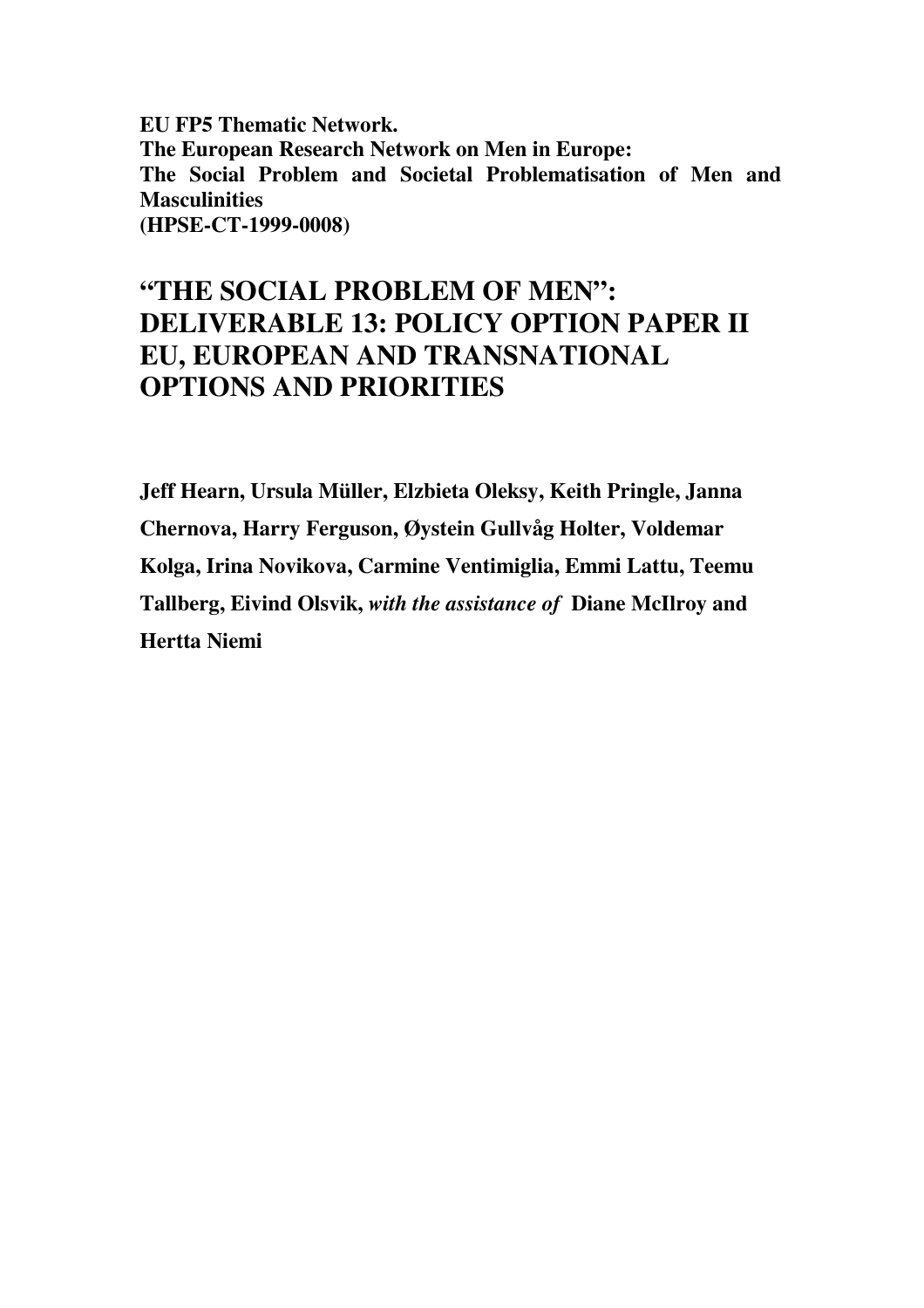# **EU FP5 Thematic Network: The Social Problem and Societal Problematisation of Men and Masculinities**

# **POLICY OPTION PAPER II: EU, European and Transnational Options and Priorities**

| <b>Contents</b>                                                               |                |
|-------------------------------------------------------------------------------|----------------|
| <b>Introduction</b>                                                           | $\mathbf 2$    |
| <b>Men's Gendered Practices</b>                                               | $\overline{2}$ |
| The Research Context and Changing<br><b>Forms of Masculinities</b>            | 3              |
| <b>Transnational Perspectives</b>                                             | 6              |
| <b>The European Context</b>                                                   | 7              |
| The Changing Policy Context and the<br><b>Changing Forms of Masculinities</b> | 15             |
| <b>Men's Relations to Home and Work</b>                                       | 17             |
| <b>The Social Exclusion of Men</b>                                            | 18             |
| <b>Men's Violences</b>                                                        | 19             |
| Men's Health                                                                  | 20             |
| <b>Interrelations between Policy Areas</b>                                    | 20             |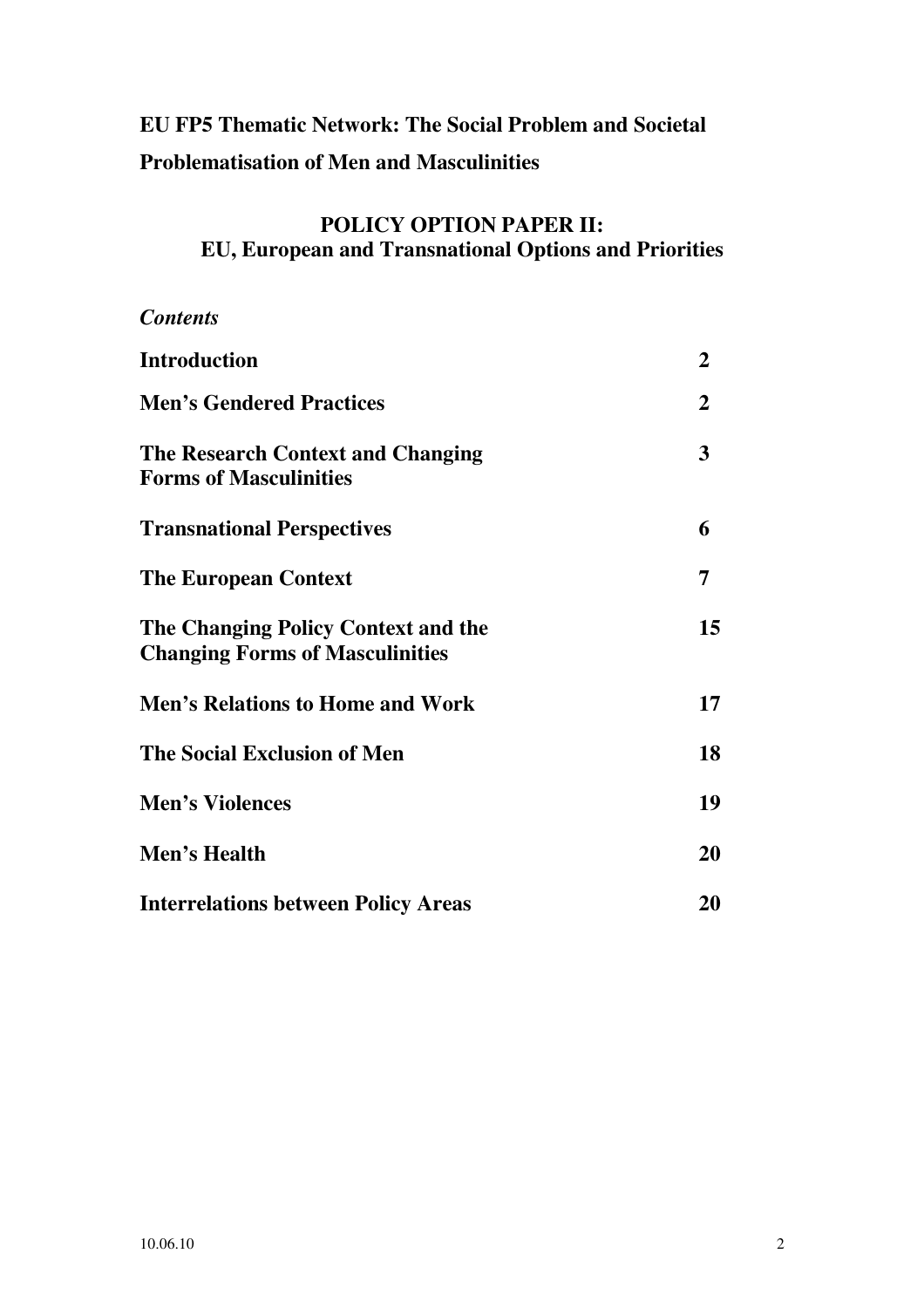# **POLICY OPTION PAPER II: EU, EUROPEAN AND TRANSNATIONAL OPTIONS AND PRIORITIES**

#### **INTRODUCTION**

This supranational policy option paper arises from the work of The European Research Network on Men in Europe project, "The Social Problem and Societal Problematisation of Men and Masculinities" (2000–2003), funded by the European Commission within Framework 5. The Network comprises women and men researchers with range of disciplinary backgrounds from ten countries.

This supranational policy paper complements the ten individual national policy option papers (Estonia, Finland, Germany, Ireland, Italy, Latvia, Norway, Poland, the Russian Federation, the UK) (Deliverable 12). Network associates exist in Bulgaria, Czech Republic, Denmark and Sweden. It addresses the following main questions: the EU, European and Transnational Policy Contexts; transnational developments between and across countries; transnational organisations. and the Four Policy Areas – Home and Work, Social Exclusion, Violences, Health - and their Interrelations.

These are examined in the following sections:

- II. 1. Men's Gendered Practices;
- II. 2. The Research Context and Changing Forms of Masculinities;
- II. 3. Transnational Perspectives;
- II. 4. The European Context.
- II. 5. The Changing Policy Context and the Changing Forms of Masculinities;
- II. 6. Men's Relations to Home and Work;
- II. 7. The Social Exclusion of Men;
- II. 8. Men's Violences;
- II. 9. Men's Health;
- II. 10. Interrelations between Policy Areas.

# **II. 1. MEN'S GENDERED PRACTICES**

For many centuries, men, masculinity and men's powers and practices were generally taken-for-granted. Gender was largely seen as a matter of and for women. Men were usually seen as ungendered, 'natural' or naturalised. This is now changing; it is much less the case than even ten years ago (Metz-Göckel and Müller, 1986; Brod, 1987; Kaufman, 1987; Kimmel, 1987; Hearn, 1987, 1992; Connell, 1987, 1995, Segal, 1990; Holter, 1997).

At the same time, there has been a considerable recent development of research on gender relations and welfare issues in Europe (Aslanbeigu et al.; 1994; Leira, 1994; Sainsbury; 1994, 1996; Walby, 1997; Duncan, 1995; Duncan and Pfau-Effinger, 2001). Critical studies of men's practices have received some recent attention within transnational surveys of gender relations (for example, Dominelli, 1991, Rai et al., 1992; Pease and Pringle, 2002; Hobson, 2002; Hearn et al., 2002a, 2002b, 2002c, 2003; Kimmel et al., 2003; Novikova and Kambourov, 2003).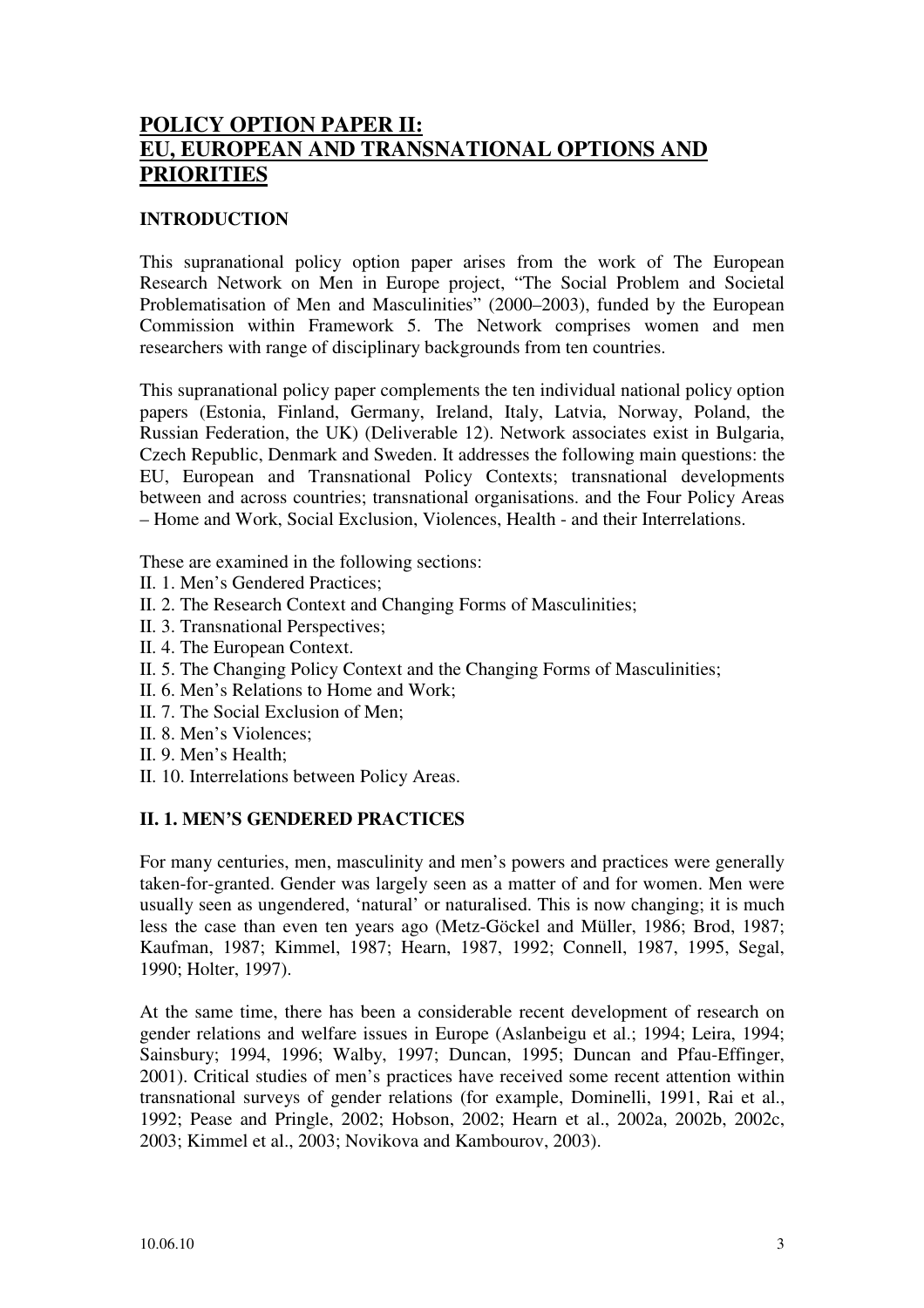Throughout much of Europe contemporary gender relations can be characterised by relatively rapid change in some respects, for example, rates of separation and divorce, new employment patterns, alongside the persistence of long-term historical structures and practices, such as men's domination of top management, men's propensity to use violence and commit crime. This can thus be understood as a combination of contradictory social processes of change and no change (Hearn, 1999).

A very important feature and effect of such changing gender relations has been the gradually growing realisation that men are just as gendered as are women. It is now clear that 'gender' and 'gender relations' are about both women and men. This explicit gendering of men necessarily involves both changing academic, policy and political analyses of men in society, and contemporary changes in men's lives, sometimes developing counter to earlier expectations and experiences of recent generations of men.

Making men more gendered, in theory, in policy, and in practice, has meant that previously taken-for-granted powers and authority of men, social actions of men, and ways of being men, can now be considered as much more problematic. They may not yet be much more negotiable, but they are now recognised as more open to debate. A number of social changes now seem to be in place whereby men and masculinities can at least be talked about as problematic.

It is now at least possible to ask such questions as:

- What is a man?
- How do men maintain power?
- Is there a crisis of masculinity?
- Or is there a crisis of *men* in a more fundamental way?
- Do we know what the future of men looks like or should be?
- What policy and practice implications follow both in relation to men and boys, and for men and boys?
- What specific policies and policy options are to be developed in relation to men and boys?

Paradoxically, men and masculinities are now more talked about than before at a time when it is much less clear what and how they are, are to become, should be or should become.

# **II. 2. THE RESEARCH CONTEXT AND CHANGING FORMS OF MASCULINITIES**

The overall research context for examining these policy questions is provided by previous scholarship on two areas of study:

- critical studies on men and masculinities
- studies of comparative welfare systems and welfare responses to associated social problems and inequalities.

There are also close links with policy outcomes in relation to changing family structures; work configurations within the labour market and the home; and other changes in the wider European society. The research context for studying men and the changing forms of men and masculinities are very closely interconnected.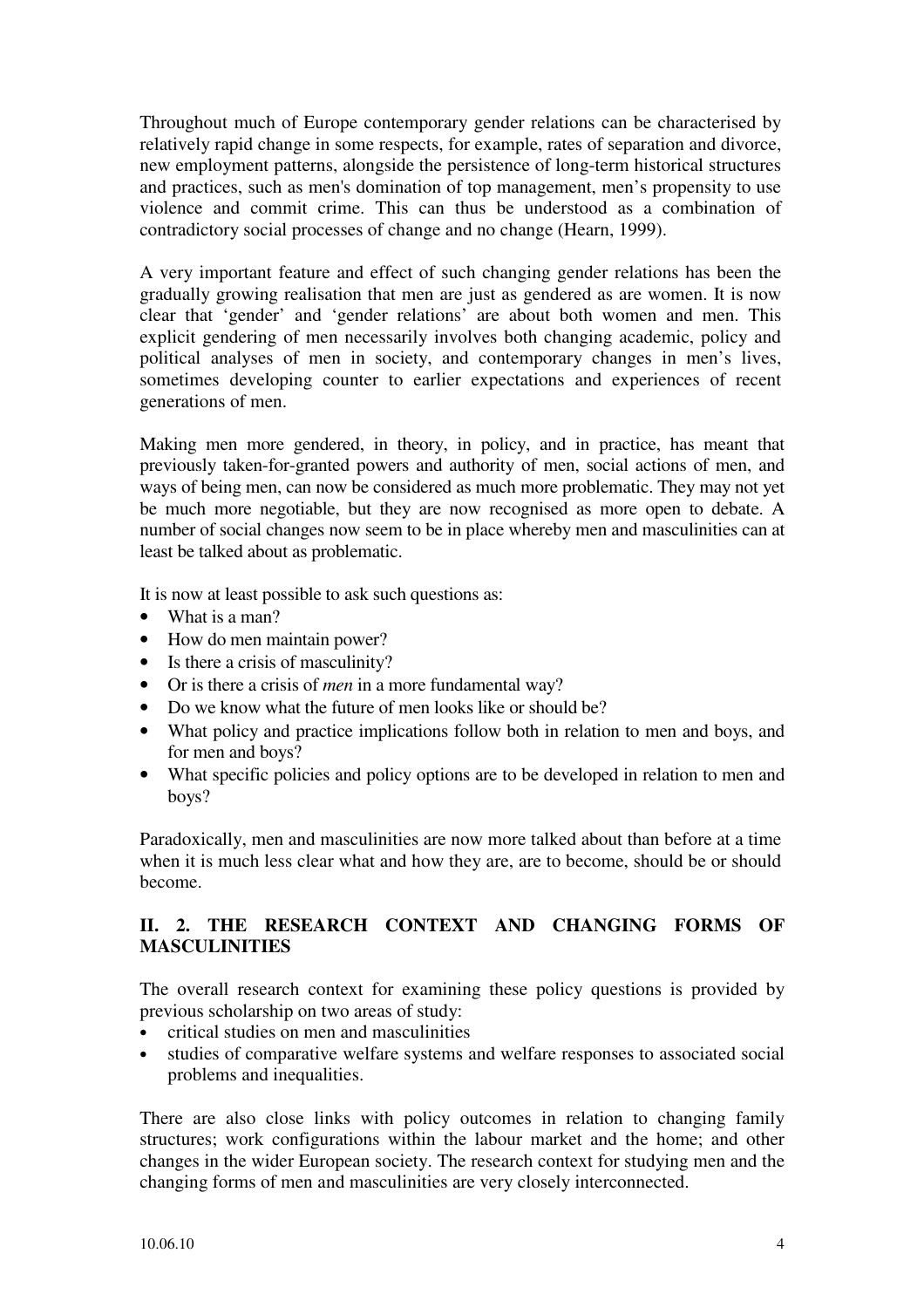Although there are many ways in which men and masculinities vary between and across countries, in many European countries, until relatively recently, established forms of masculinity and men's practices could be distinguished on two major dimensions – by locality (for example, urban, rural), by social class (for example, bourgeois, working class). In these and many other different ways men have both created huge problems, most obviously in violence, and been constructive and creative actors, as, for example, in the building of industries, albeit within patriarchies.

The exact ways these forms of masculinity have been practiced clearly vary between societies and cultures. In addition, many other cross-cutting dimensions have been and remain important, such as variations by age, ethnicity, sexuality, nationality and nationalism. In recent years, there have been major changes in dominant forms of masculinity. For example, urban bourgeois, rural bourgeois, urban working class, and rural working class forms of masculinity and men's practices have all been subject to major social transformation, as have various state, party and class-based forms of masculinity particulalrly the kind associated with the former Communist regimes. These changes have been most clear in those countries where there has been a relatively rapid transition to urbanised, industrialised society, such as Finland and Ireland. They are also visible in the transitional post-Communist nations of Central and Eastern Europe.

The taken-for-granted nature of men and masculinities is now changing. Recent years have seen the *naming of men as men*. Men have become the subject of growing debates in the areas of academia, policy and media. In some respects this is *not* totally new; there have been previous periods of debate on men (Kimmel 1987, 1995), and then, in a different sense, much of politics, research and policy has always been about men, often dominantly so. What is new, however, is that these debates, particularly academic and policy debates, are now more explicit, more gendered, more varied and sometimes more critical.

Among the several influences that have brought this focus on men and masculinities, first and foremost is the impact on men of Second, and now Third, Wave Feminisms. Questions have been asked by feminists and feminisms on all aspects of men and men's actions, in politics, policy, and practice. Different feminist initiatives have focused on different aspects of men, and have suggested different analyses of men and differing ways forward for men. Feminism has also demonstrated various theoretical and practical lessons for men. One is that the understanding of gender relations, relations between women and men has to involve attention to questions of power. There has also been a wide range of men's responses to gender (in)equality and feminism – some positive, some antagonistic, some unengaged and apparently disinterested.

Something similar has happened and very unevenly continues to happen particularly in academia. In some senses there are as many ways of studying men and masculinities as there are varying approaches to the social sciences, ranging from examinations of 'masculine psychology' to broad societal, structural and collective analyses of men. An important development has however been the shift from the analysis of masculinity in the singular to masculinities in the plural. Studies have thus interrogated the operation of different masculinities – hegemonic, complicit, subordinated, marginalised, resistant (Carrigan et al., 1985; Connell, 1987, 1995) –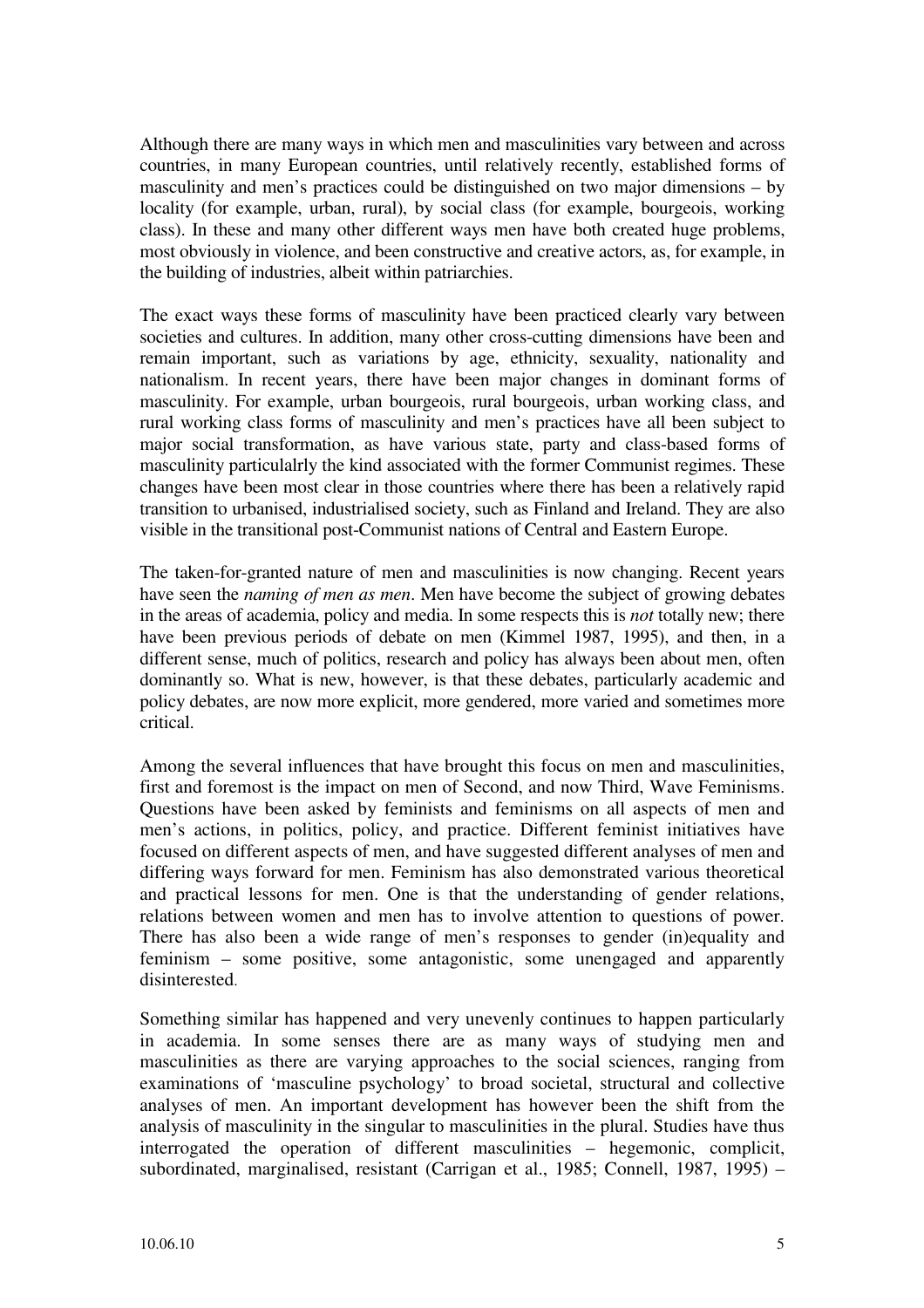and the interrelations of unities and differences between men and between masculinities (Hearn and Collinson, 1993). There is also a growing lively debate on the limitations of the very idea of 'masculinities', including around the confusions of different current usages of the term. For this reason some scholars prefer to talk rather more precisely of men's individual and collective practices – or men's identities or discourses on or of men – rather than the generalised gloss term, 'masculinities' (Donaldson 1993, McMahon 1993; Hearn 1996; Macinnes 1998; Whitehead 1999; Clatterbaugh 2000).

Not only are men now increasingly recognised as gendered, but they, or rather some men, are increasingly recognised as a gendered social problem to which welfare systems may, or for a variety of reasons may not, respond (Pringle, 1995). This can apply in terms of violence (Hearn, 1998), crime, drug and alcohol abuse, buying of sex, accidents, driving, and so on, and indeed in terms of denial of such problems as sexual violence (for example, Ventimiglia, 1987). These are all activities that are social in nature, and can have both immediate and long-term negative effects on others, friends, family, strangers, victims and survivors. The association of the gendered problematisation of men and masculinities, and the gendered social problem of men and masculinities is complex (for example, Holter and Aarseth, 1993; Månsson, 1994; Ekenstam, 1998; Popay et al., 1998), as, indeed, are the differential responses of welfare systems (Pringle, 1998a; Pringle and Harder, 1999). But at the very least one would want to acknowledge the various ways in which the more general gendering and gendered problematisations of men and masculinities both facilitate and derive from more particular recognition of certain men and masculinities as social problems. Such recognitions apply through the use of measurable information, such as, official statistics, as well as less exact discursive constructions in politics, policy, law, media and opinion-formation.

These processes of problematisation of men and construction of men as gendered social problems apply in academic and political analysis, and in men's own lives and experiences; they also exist more generally at the societal level, and very importantly in quite different ways in different societies. Thus while it may be expected that some kind of problematisation of men and masculinities may now be observable in many, perhaps most, European societies, the form that it takes is likely to be very different indeed from society to society. The form such problematisations take thus varies in different countries:

- it may appear in public concern around young men, crime, relatively low educational attainments in schools;
- it may take the form of anxieties around the family, fatherhood, and relations with children; elsewhere, the specific links between boyhood, fathering and men may be emphasised;
- or increased concerns about men's ill-health, alcohol use, depression, loneliness, and low life expectancy;
- or the problem of reconciling home and work, with the pressure towards long working hours;
- or men's violence to and control of women and children;
- or men's participation in and continued domination of many political and economic institutions;
- or changing forms of men's sexuality and personal relations.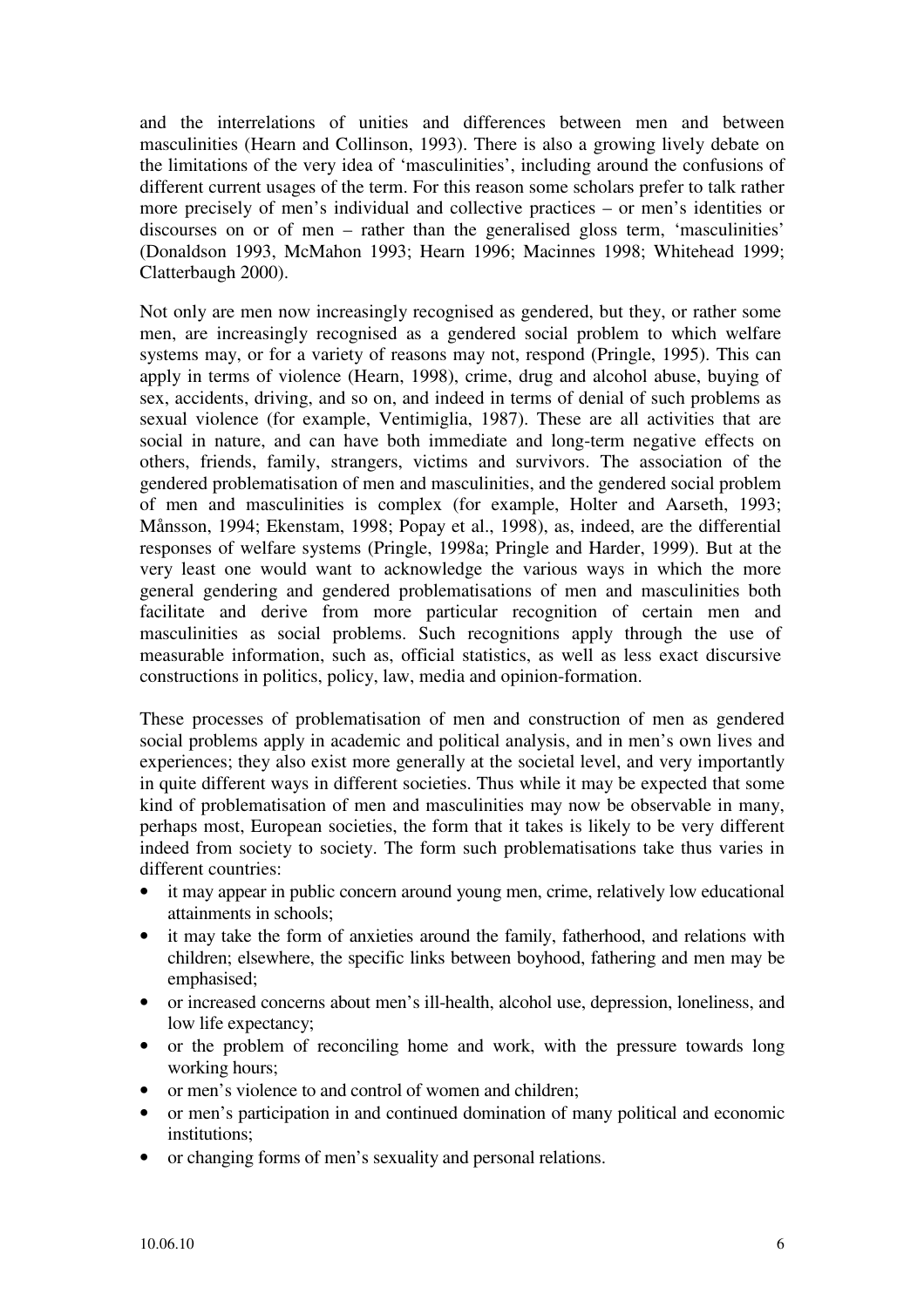These questions have been the subject of growing research investigation in specific European nations and research collaboration during recent years. These and other forms of gendered problematisation of men and masculinities and constructions of men and masculinities as gendered social problems have been examined in a range of European national welfare contexts by the Research Network. There is a great national and societal variation in how men and masculinities interact with issues, not merely those of culture but also other major social divisions and inequalities, in particular, class, "race" xenophobia and racism, ethnicity, nationalism and religion. The intersections of "race", ethnicity, nationalism and nationality appear to be especially and increasingly important for the construction of both dominant and subordinated forms of men and masculinities. Examining this entails investigation of the complex interrelations between these varying genderings and problematisations and the socio-economic, political, state structures and processes within and between countries. Fuller understanding of these issues is likely to assist the formulation of social policy responses to them in both existing and potential member states, and within the EU.

Recently, attempts have been made to push forward the boundaries in the comparative field using feminist and pro-feminist perspectives to consider men's practices throughout the world . These attempts seek to locate such considerations within recent debates about globalisation and men's practices, throwing some doubt in the process on the more ambitious and other gender-neutral claims of globalisation theses. Despite such recent developments, there remains a massive deficit in critical transnational studies of men's practices and related policy-making on men, and in the sources available for such studies.

# **II. 3. TRANSNATIONAL PERSPECTIVES**

In recent years transnational perspectives, such as those underpinning this Research Network, have been applied to a vast range of studies within the social sciences. There are many reasons for this tendency. One of the most convincing reasons for adopting a comparative approach is the potential offered for interrogating the assumptions that underpin social practices and policies in different countries. Such a process of learning from other countries facilitates reconstruction of more effective policies and practices. Such practices and policies increasingly interact transnationally, at European and global levels: consequently research may seek to explore the processes and outcomes of those interactions and connections.

In many cases where specific social issues have been studied transnationally, attempts have been made to apply various general theoretical categorisations to specific issues. In terms of differential welfare regimes, the most common model applied in this way is that devised by Esping-Andersen (1990, 1996, 1999). There has also been extensive critique of such models in terms of insufficient attention to gender relations (Lewis and Ostner, 1991; Leira, 1992; Lewis, 1992; Orloff, 1993; O'Connor, 1993; Sainsbury, 1994, 1996, 1999; Tyyskä, 1995; Siim, 2000). There is also a wide range of further broad feminist and gender-sensitive work that examines global and transnational change through a gendered lens (for example, Anthias and Yuval-Davis, 1992; Mies, 1998; Peterson and Runyan, 1999), which also have direct and indirect implications for the re-analysis of men and masculinities in the context of transnational and global relations.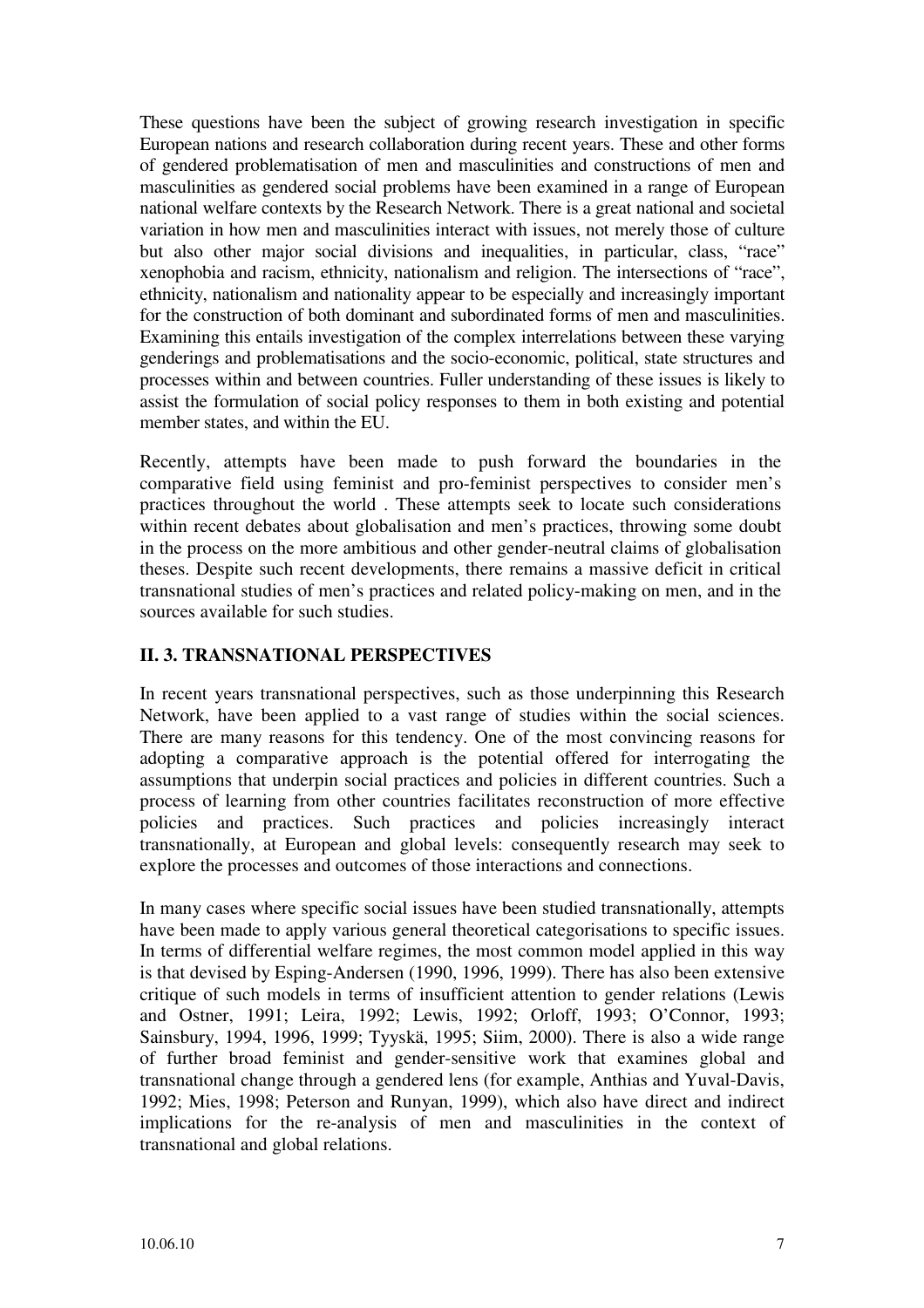Commentators have also taken various positions regarding the analytic value of applications from broad general frameworks to the particular national and local context (Alber, 1995; Anttonen and Sipilä, 1996; Daly 2000; Harder and Pringle, 1997; Pringle, 1998a; Pringle and Harder, 1999), partly depending upon the issue being studied. There is a need for considerable open-mindedness in the assumptions that are brought to bear in such analyses. For example, Trifiletti (1999), through a feminist perspective on the relations between gender and welfare system dynamics, has provided detailed arguments that Southern European welfare regimes may not in fact (contrary to some of the above opinion) be more sexist than those in Northern and Western Europe.

The critical study of men's practices has, until very recently, largely escaped specific comparative scrutiny (Pease and Pringle, 2001), although it has received important attention within broader and relatively established transnational feminist surveys of gender relations (for instance, Dominelli 1991; Rai et al. 1992). Yet, the limited amount of work devoted specifically to men's practices transnationally suggests there continues to be major scope for extending critical analysis in that particular area.

Looking globally at the field of social welfare, there are complex patterns of convergence and divergence between men's practices internationally needing further interrogation (Pringle, 1998b). Connell's initial enquiries regarding the global transactions which occur in processes of masculinity formation have opened up a whole range of possibilities for exploration and contestation (Connell, 1991, 1995, 1998; Hearn, 1996a); these possibilities are just beginning to be explored in any depth (Pease and Pringle, 2001). In particular, these studies have begun to conceptualise broad transnational categories of men and masculinities. For example, recent attempts have been made to push forward the boundaries in the comparative field by using profeminist perspectives to consider men's practices in Asia, Southern Africa, the Americas (South, Central and North), Australasia and Europe (Pease and Pringle, 2001). These developing global perspectives have closely informed the work of the Network with its focus on Europe - "West", "Central" and "East".

More specifically, transnational perspectives highlight a number of key policy issues, for example, around:

- transnational business men who move across countries, with less national loyalty and identification;
- transnational politics and policy-making;
- migration and asylum seeking, especially of young men, and their implications for women and men, in countries of both emigration and immigration;
- trafficking in women, children and men:
- the intersection of various 'new' and 'old' masculinities, in relation to nationalisms, racisms and xenophobias.

# **II. 4. THE EUROPEAN CONTEXT**

In assessing the nature of the European context, it is important to recognise the contradictions between, on the one hand, contemporary trends towards globalisation, regionalisation and transnationalism and, on the other, the persistence of the nationstate. Having said that, there are both similarities and differences in the substantive patterns of national laws and policies. The social and cultural contexts in which the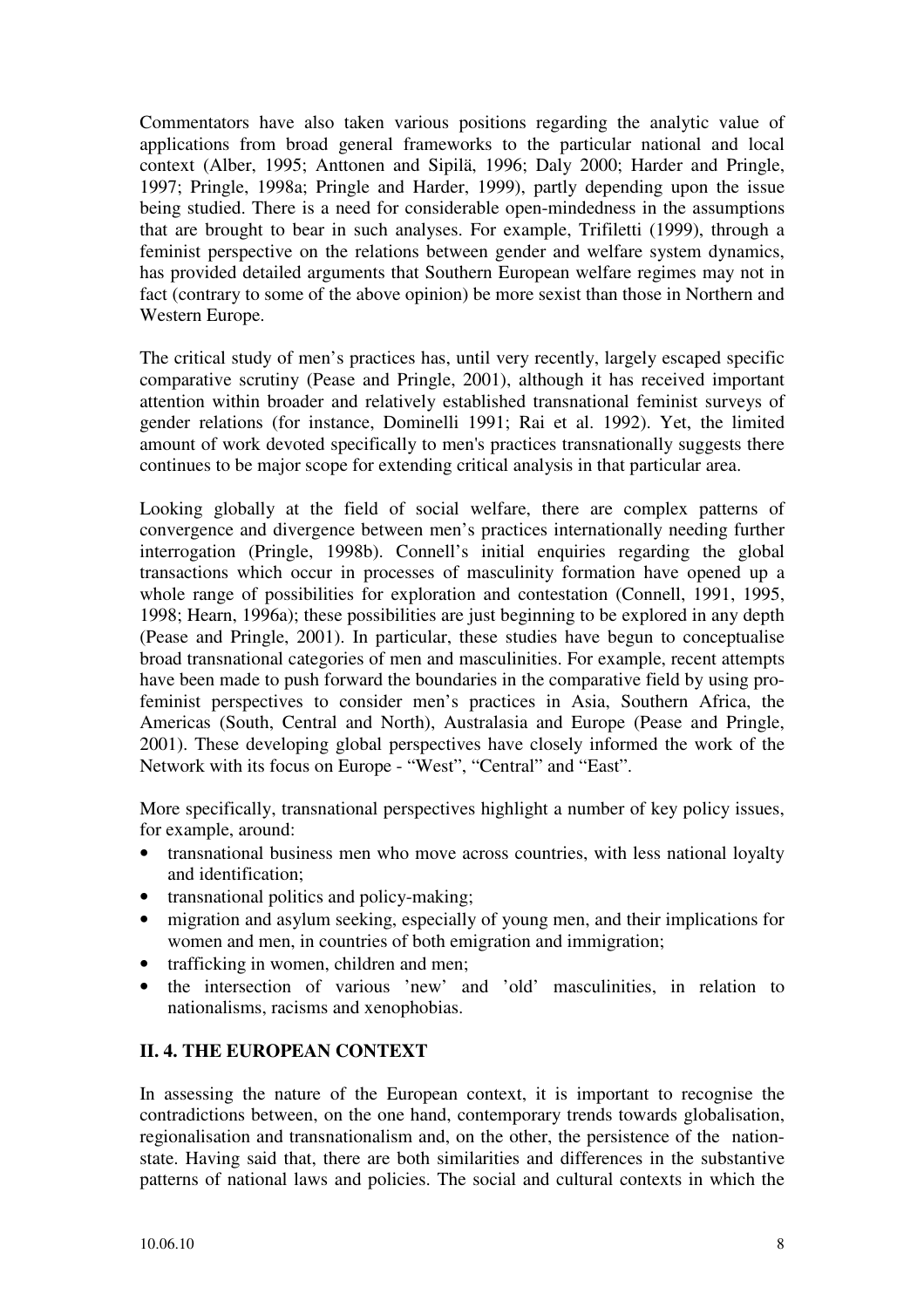national reports on law and policy are written are very varied indeed. The national and local contexts need thus to be understood in order to make sense of the different orientations of the national reports. The general state of law and policy in the ten nations is the product of several factors. These include their diverse broad historical and cultural traditions; their legal and governmental institutions; their more recent and specific relations to the European Union (EU); and their welfare and social policy frameworks and practices.

The EU is an economic, social and political union, initially it consisted of six countries in 1957. It has sought to increase the harmonisation of economic and social policies across member states, whilst respecting the principle of subsidiarity (decisions being made at the lowest appropriate level). It is premised on the 'single market' amongst member states and parliamentary democracy, albeit of different forms in the member states. Over the years this inevitably has involved tensions between the push to economic and social convergence and the defense of national political interests. As the Union has expanded these tensions have become more complex, though it is probably fair to say that the 'strong agenda' towards greater unity has become more dominant in recent years.

The EU currently comprises fifteen countries: Austria, Belgium, Denmark, Finland, France, Germany, Greece, Ireland, Italy, Luxembourg, the Netherlands, Portugal, Spain, Sweden, the UK. Thirteen further countries are Bulgaria, Cyprus, Czech Republic, Estonia, Hungary, Latvia, Lithuania, Malta, Poland, Romania, Slovakia, Slovenia, Turkey. Accession negotiations are under way for the first twelve of these, with the objective of completing the accession, so they can take part in European Parliament elections by 2004. In addition, twelve of the fifteen EU member states (all except Denmark, Sweden, the UK) now have the same currency (the Euro), and are part of the European Monetary Union (EMU). Thus the ten countries in our review have differing relations to the EU:

- EU member/member of the EMU: Finland (date of joining the EU: 1995), Germany (1957), Ireland (1973), Italy (1957);
- EU/non-member of the EMU: the UK (1973);
- not EU member (though associated in some specific respects): Norway;
- EU applicant countries: Estonia, Latvia, Poland;
- former Soviet non-EU applicant: Russian Federation.

|                   | non-former Soviet          | former Soviet             |
|-------------------|----------------------------|---------------------------|
| <b>EU/EMU</b>     | Finland, Germany, Ireland, |                           |
|                   | Italy                      |                           |
| <b>EU/non-EMU</b> | [JK                        |                           |
| EU applicant      |                            | Estonia, Latvia, Poland   |
| non-EU applicant  | Norway                     | <b>Russian Federation</b> |

The EU itself is part of the historical legacy that has been based on the attempt to develop broad social democracy and stop fascism from happening in Europe again. Furthermore, it is relevant to look at the EU, the European Commission and the associated organisations as gendered institutions. This includes the question of the lack of attention to men in power, including men in the institutions of the EU itself. The EU and the EU application process are themselves becoming important parts of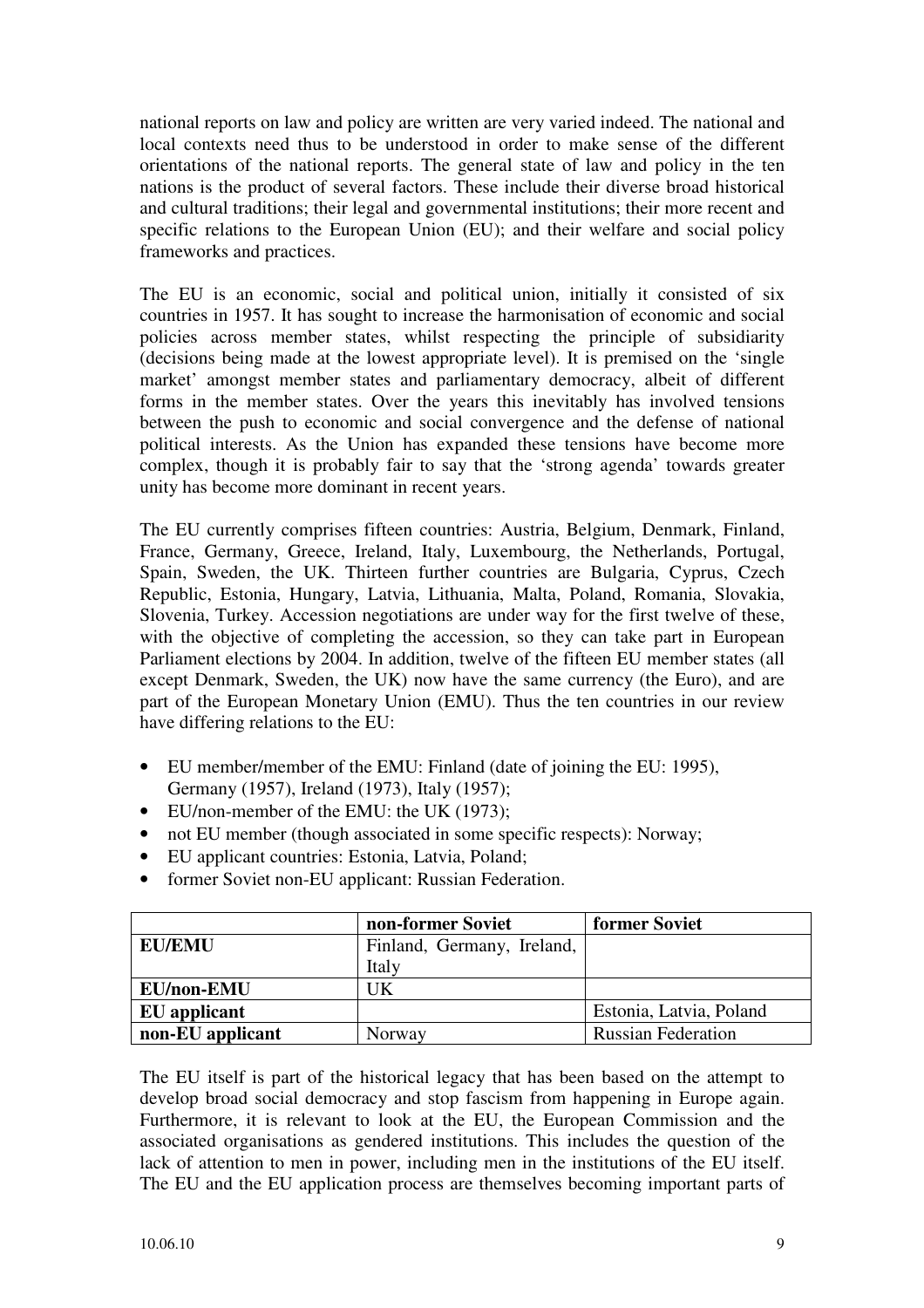the public politics of comparative European welfare development, including the comparative development of gender policies, and policies in relation to men. This is especially significant in regards the EU's eastward expansion, including the specific conditions for application and accession.

There is a growing recognition of the impact, albeit differential, of the EU itself on the heterogeneous gender politics and gender regimes of the member states (Liebert, 1999). This is partly through the operation of various equal opportunities policies at the supranational and national levels, most obviously in the fields of family, welfare, labor market and education policies, but also more generally in migration and environmental policies (Walby, 1999). In most cases these debates on and indeed in the EU have focused on (increasing) women's participation in the public spheres of employment and education, along with the development of women's rights in social protection and welfare.

Throughout their development there have been strong legal and policy emphases on equality and gender equality within the EEC and the EU. Key measures here include:

- Article 119 (EC) of the 1957 Treaty of Rome on the principle of 'equal pay for equal work',
- the 1975 Equal Pay Directive (75/117/EEC),
- the 1976 Equal Treatment Directive on Employment, Vocational Training and Promotion, and the Working Conditions (76/207/EEC), and
- the subsequent related directives, especially the Social Security Directive (79/7/EEC),
- Article 13 (EC) of the 1997 Treaty of Amsterdam on general anti-discrimination in employment,
- the Community Framework Strategy on Gender Equality (COM (2000) 335 final of 7.6.2000) and the related Programme (Decision 2001/51/EC),
- the Employment Framework Directive 2000 (Council Directive 2000/78/EC).

According to Articles 17 and 18 of the Employment Framework Directive 2000, all EU member states are required to implement national legislation prohibiting discrimination in employment on the grounds of sex, racial or ethnic origin, religion or belief, age, disability or sexual orientation by 2 December 2003. Similarly, Paragraphs  $(1)(c)$  and  $(1)(d)$  of Article 3 address 'pay' (including travel allowances and occupational pension schemes) and 'benefits', respectively. Article 12 prohibits discrimination on the grounds of nationality.

In addition, there are numerous other Declarations and Recommendations around equal opportunities, which have had the effect of shaping policy norms and creating a policy climate towards this direction (Bulmer 1998).

Overall policy development in the EU is to some extent framed by the development of the European Social Agenda (2000-2005) (*Communication* ..., 2000) This seeks to advance a range of "future orientations for social policy", of which the most relevant to the topic of men's practices are the following:

- "Fighting poverty and all forms of exclusion and discrimination in order to promote social integration";
- "Promoting gender equality"; and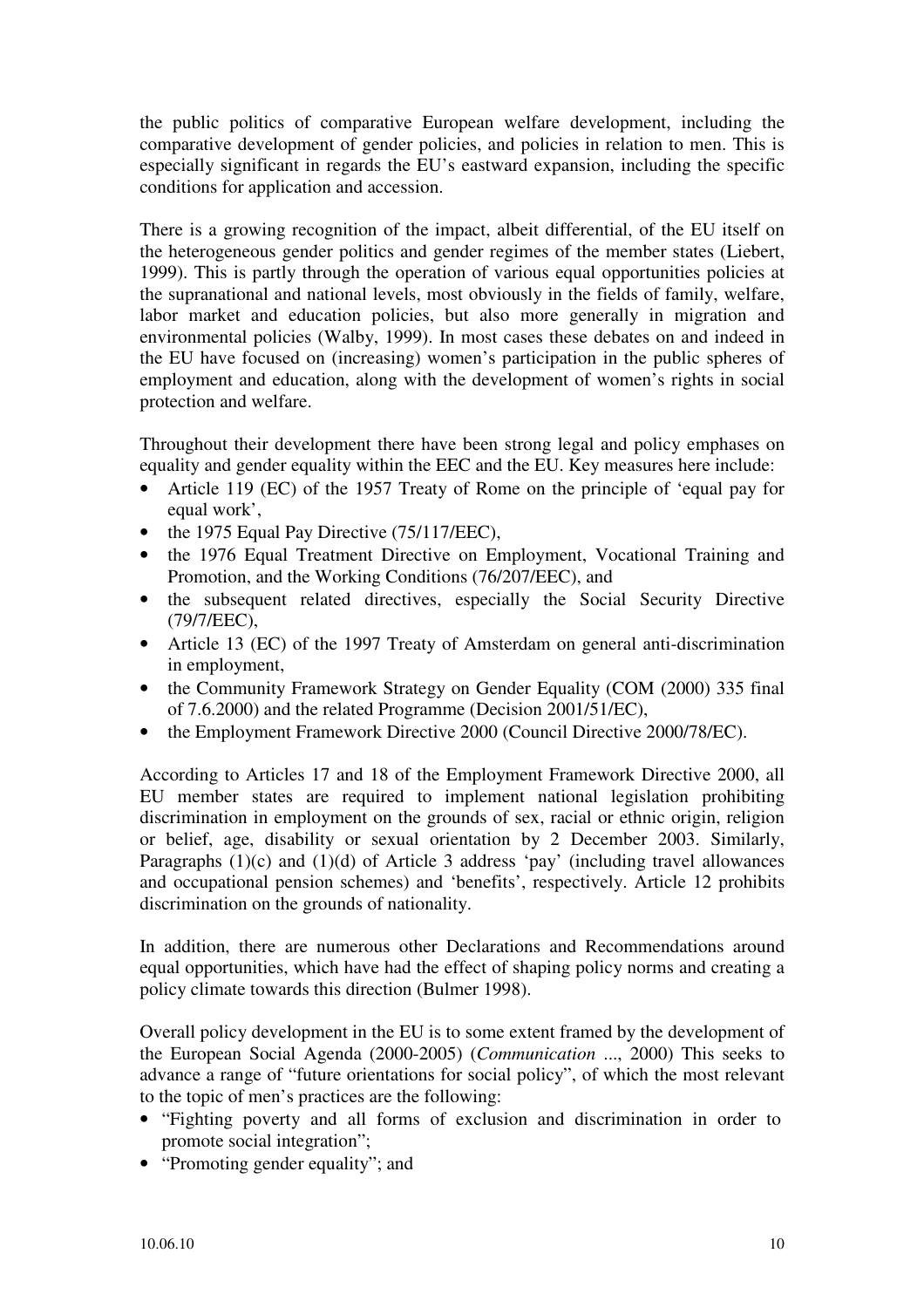• Strengthening the social policy aspects of enlargement and the European Union's external relations".

There is, however, much to be done in order to give explicit attention to the full implications of achieving gender equality within the European Social Agenda, in terms of what this means for men and changing men's practices. The policies of the existing EU social agenda (including EU policies on equality, gender equality, social exclusion, racism) imply the development of policy options on men.

There have already been some steps in this process, for example, the EU "Men and Gender Equality Conference", Örebro, held in March 2001 under the auspices of the then Swedish presidency, and the EU conference on "Gender and Social Exclusion", Copenhagen, September 2002 under the auspices of the current Danish Presidency. It is likely that this process of considering the implications for men and changing men's will increase in the coming years, albeit from a variety of political interests and motivations.

In focusing men within this European context, a persistent challenge is how to examine law and policy that specifically *addresses* men, whilst at the same time being aware of the broad range of laws and policies that are not *explicitly gendered* that are likely to bear on men. In one sense almost all laws and policies can be said to be relevant to men *as citizens* (or indeed as non-citizens, for example, as aliens). In another sense, in most countries, though there may not be a very large body of law and policy information specifically focused on men, there is still a considerable amount of analysis of law and policy in relation to men that is possible. These questions are affected by both deeply embedded historical constructions of citizenship, and more recent reforms around gender and 'gender equality'.

On the first count, it is important to note that in many countries citizenship has historically been constructed as 'male', onto which certain concessions and rights of citizenship, for example suffrage, have been granted to women. However, there is variation in the extent to which this pattern applies, and in some cases citizenship has taken different gendered forms, with citizenship for women and men being more closely associated with relatively recent nationalisms for all citizens. This is not to say that such latter 'nationalistic' citizenship is non-gendered, far from it; it may indeed remain patriarchal in form, not least through the continuation of pre-nationalistic discourses and practices, sometimes around particular notions of 'equality', as in the Soviet regimes. Indeed it might be argued that some forms of (male) citizenship, based on notions of individualism and even exclusion of community and similarity, are often in tension with some forms of (male) nationalism, based on notions of cultural lineage, culture and language, and exclusion of individuality and difference.

On the second count, the contemporary societal context of law and policy on men is often formally framed by the ratification, or not, of such international agreements as:

- the ILO Convention 100 on Equal Remuneration for Men and Women for Equal Work 1957,
- the ILO Convention 111 in Respect of Discrimination in Employment/Occupation 1957 (http://www.unesco.org/culture/worldreport/html\_eng/stat2/table13.pdf),
- the UN Declaration on Human Rights, the European Convention on Human Rights,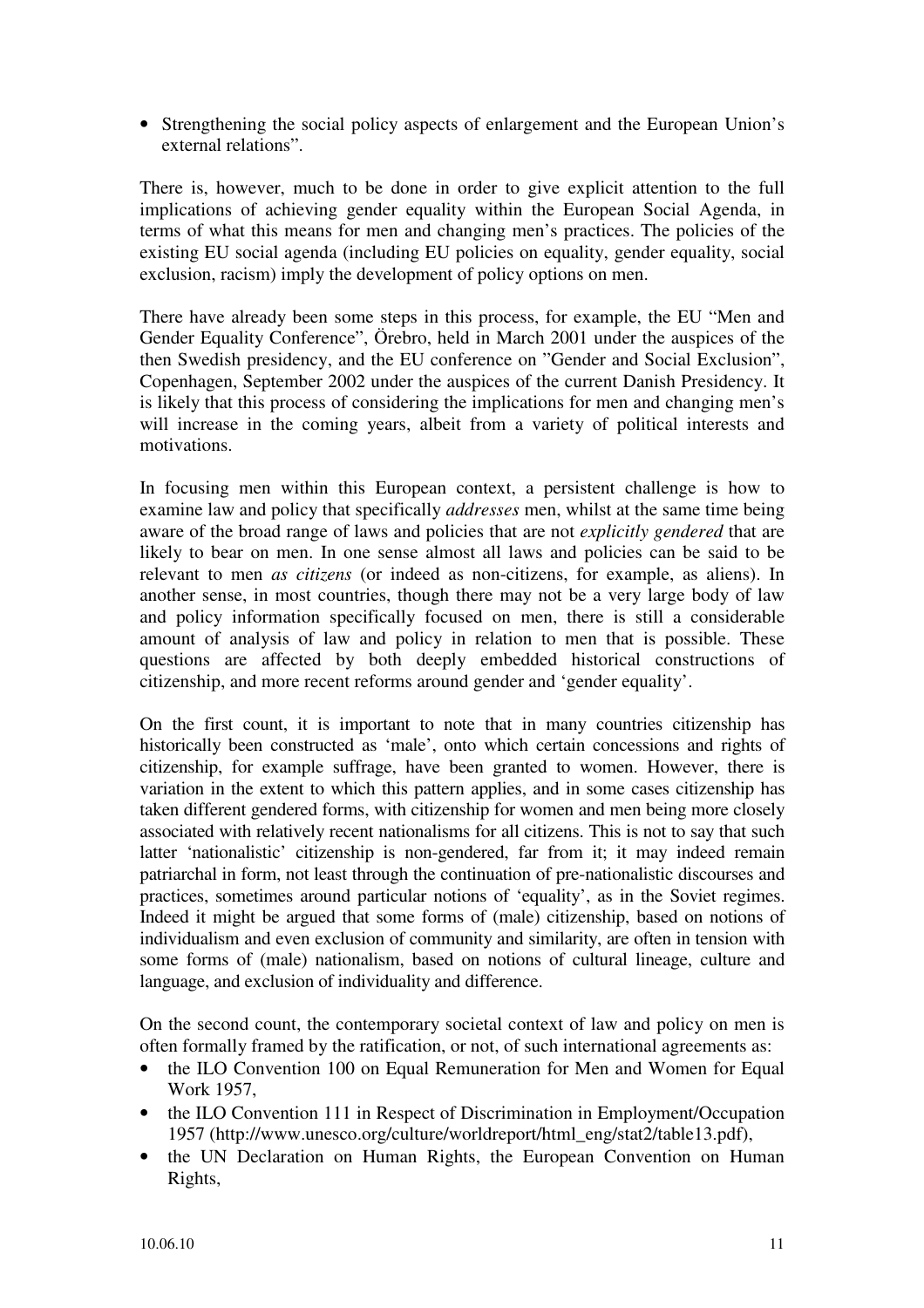- the UN International Covenant on Civil and Political Rights,
- the International Covenant on Economic, Social and Cultural Rights, and
- the Convention on the Elimination of All forms of Discrimination Against Women (CEDAW) (and reporting thereon) (http://www.unhchr.ch/html/intlinst.htm).

These are often supplemented by a '(Gender) Equality Act', a Bureau of Gender Equality between Women and Men, Convention on the Rights of the Child, and various forms of gender mainstreaming. Some of these international agreements are open to reservations and different interpretations.

The constitutions of all the nations in different ways embody equality for citizens under the law; non-discrimination on grounds of sex/gender. All, apart form the UK, have a written constitution, although even in this exceptional case the signing of the European Convention on Human Rights and EU membership more generally may be tending to override this anomaly. Gender-neutral language is generally used in law and policy, though often for different reasons and within different legal and political traditions. In the case of the EU applicant countries, considerable efforts have been put into the harmonization of law and policy with EU members and directives, including in terms of non-discrimination and gender equality. EU enlargement appears to contribute to strengthening the formal law and policy on gender equality. These various formal apparatuses may contradict with both historical tradition and contemporary legal and policy practice and implementation. The effectiveness of these policy measures, at least in the short term, is also in doubt, in view of the lack of gender equality (Hearn at al., 2002a, 2002b).

Gender equality legislation may indeed remain without clear consequences for policy and outcomes, for women and men. There is often a gap between the governmental rhetoric and everyday conduct in society, with men and women mostly unaware of discussions about gender equality at the labor market and elsewhere. For example, the Russian constitution stipulates that "Man and woman" shall have equal rights, liberties and opportunities. The problem is in the realization of these principles in every branch of legislation, social relations and everyday practice. In addition, governmental responsibility for gender equality is frequently delegated to one ministry, or one part thereof, and in some countries there are significant legal and policy variations between different national or regional governments, and between ministries.

These broad national variations need to be put alongside contrasts between different welfare state policy regimes. In the case of the study of differential European welfare regimes, the most common general model applied in this specific fashion is that devised by Esping-Andersen (1990, 1996). There has been an extensive critique of such models, partly in terms of their insufficient attention to gender relations. There is a need for greater attention to conscious gendering in and of assumptions that are brought to bear in such analyses. Contrasts between Neo-liberal; Social Democratic; and Conservative welfare regimes in Western Europe have thus been critiqued in terms of their neglect of gender welfare state regimes and gender relations. Such distinctions include the following: Latin Rim, Bismarckian, Anglo-Saxon, Scandinavian (Langan and Ostner, 1991); Strong, Modified, Weak Breadwinner States (Lewis, 1992; Ostner, 1991; Duncan, 1995); Private Patriarchy with High Subordination of Women, Public Patriarchy with High Subordination of Women,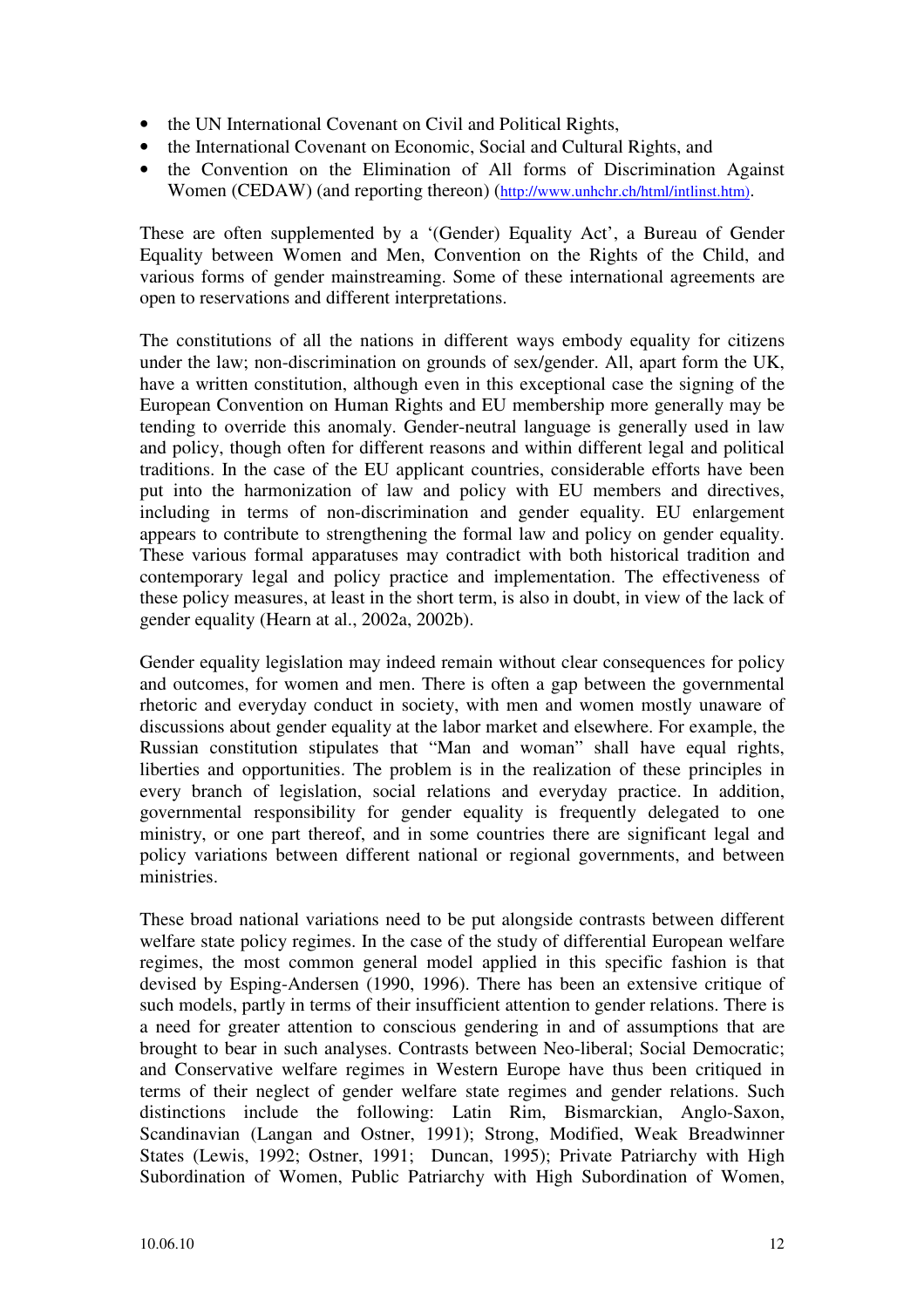Private Patriarchy with Lower Subordination of Women, Public Patriarchy with Lower Subordination of Women (Walby, 1986, 1990, Waters, 1990, Hearn, 1992); Transitional from Private Patriarchy, Housewife Contract, Dual Role Contract, Equality Contract (Hirdman, 1988; 1990) need to be refined in two ways: the specification of differences with and amongst the gender welfare state policy regimes of former Eastern bloc nations; the specification of differences amongst men and men's practices.

There is also national variation in the extent to which laws and policies are genderdisaggregated. As noted, a relative lack of gendering of law and policy continues in most cases. Detailed laws and policies directed towards gendered interventions with men and men's practices are relatively rare. There is relatively little law and policy explicitly focused on men, variations amongst men, and the relationship of those patterns to men's practices and lives. Exceptions to this pattern include, in some cases, law and policy on:

#### *Home and work*

- specification of forms of work only for men (for example, mining);
- men as workers/breadwinners/heads of family and household;
- fatherhood and paternity (including legal rights and obligations as fathers, biological and/or social, and paternity leave of various kinds).

#### *Social exclusion*

- social assistance, according to sex and marital status:
- fatherhood, husband and other family statuses in immigration and nationality;
- gay men, gay sexuality and transgender issues.

#### *Violences*

- compulsory (or near compulsory) conscription into the military;
- crimes of sexual violence, such as rape; and
- programmes (sometimes court-mandated) for men who have been or are violent to women and children.

#### *Health*

- men's health education programs;
- men's relations to reproductive technology.

The form and development of law and policy also intersect with the substantive form and nature of socio-economic change. In the earlier review of academic research there was a strong emphasis on the different political and academic traditions that operate in studying men in the different national contexts, as well as distinct historical conjunctions for the lives of men. More specifically, in terms of policy development that has addressed men, a simple, perhaps over simple, differentiation may be made between:

• the Nordic nations (Finland, Norway) - that have had both gender equality apparatus, and at least some focused policy development on men, through national committees, since the 1980s (thus prior to Finland's joining the EU), operating in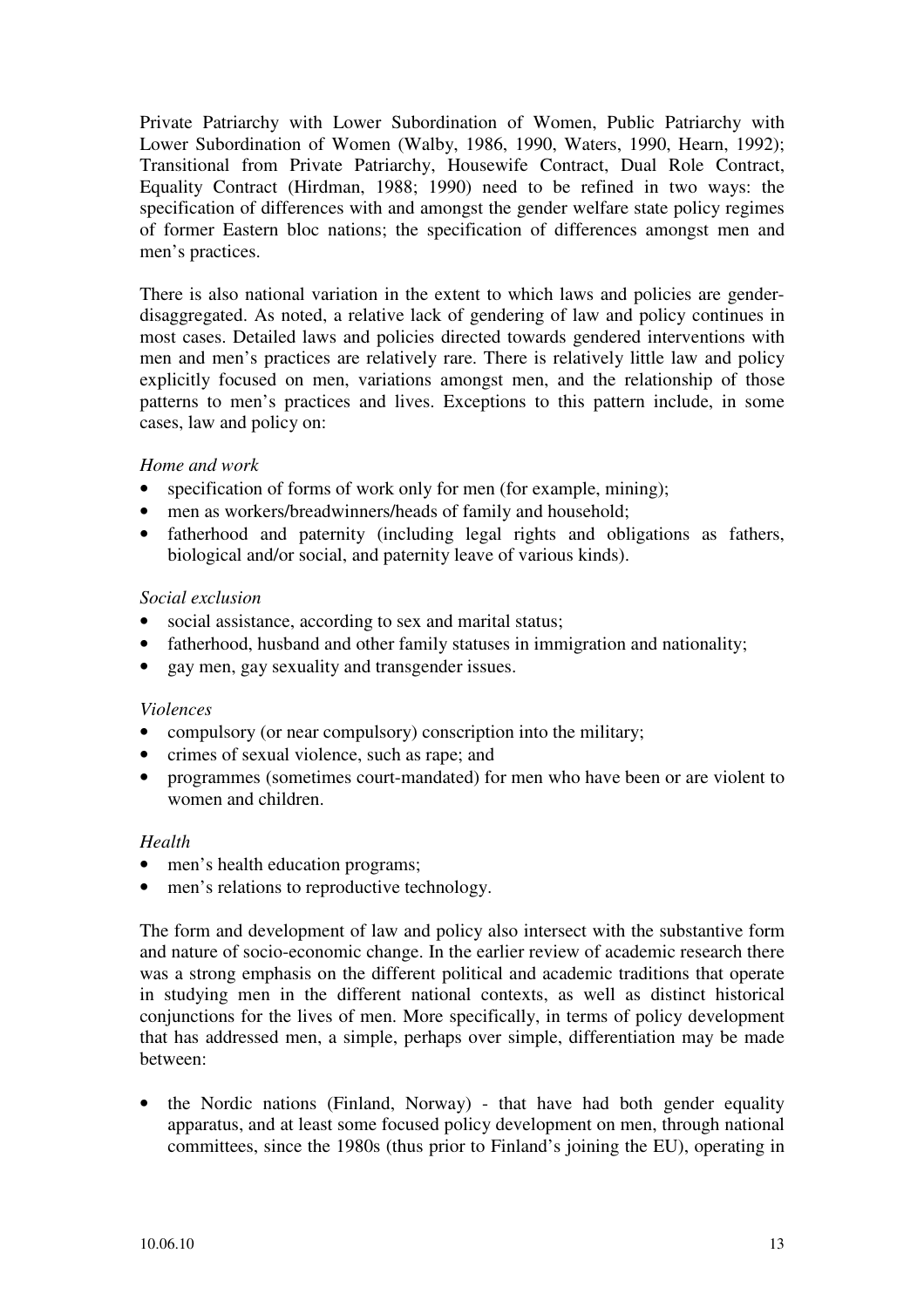the context of the membership and work of the Nordic Council of Ministers; this included the 'Men and gender equality' program (1995-2000) (http://www.norden.org/jaemst/sk/maend.asp?lang=4).

- the established EU-member nations (Ireland, Italy, Germany, the UK) that have their developed their 'equal opportunities' and 'gender equality' policies in the context of the EU, and with limited specific emphasis upon men; and
- the former Soviet nations (Estonia, Latvia, Poland, the Russian Federation) that have a recent political history of formal legal equality but without developed human rights, and are now in the process of developing their gender equality laws and policies post-transformation, also with very limited specific emphasis upon men.

An important step in that process has been fulfilled by the Research Network, insofar as its aim was to identify gaps in research on men which are critical to the progress of the European Union's social policy objectives as outlined above. More specifically, its objectives were:

(i) To analyse and understand more fully across the EU and its potential members the differential associations of men's practices with various social problems including men's relations to home and work, social exclusion, violences, and health.

(ii) To formulate provisional strategies to address some of those social problems in terms of national and EU responses on equal opportunities and other policy areas.

(iii) To identify areas for ongoing inquiry so as to further develop such strategies.

(iv) In the context of European Union enlargement, to anticipate some of the national and transnational social problems relating to the impact of men's practices upon social cohesion and inclusion in existing and new member states of the EU.

(v) To gain a more adequate understanding of contemporary and changing representations of men, and negotiations around such representations in governmental and other official, media and research contexts.

The choice of countries included in the Network was highly geared to the tasks and objectives discussed above:

(i) The "testing" of general welfare regime typologies in relation to the issue of men's practices. These countries include "representatives" of all three of the welfare regime typologies identified by Esping-Andersen (1990, 1996, 1999) - Neo-liberal; Social Democratic; and Conservative – along with examples of post-Communist states. The spread of countries – in Northern, Western, and Eastern Europe - presents a relatively broad cultural, geographical and political range within Europe.

(ii) Developing notions of what "being European" constitutes. This has salience in relation to the fact that some influential sectors of society within parts of central and eastern Europe have recently evinced a greater desire to be considered "European" in certain ways including their relationship with the EU. The issues of social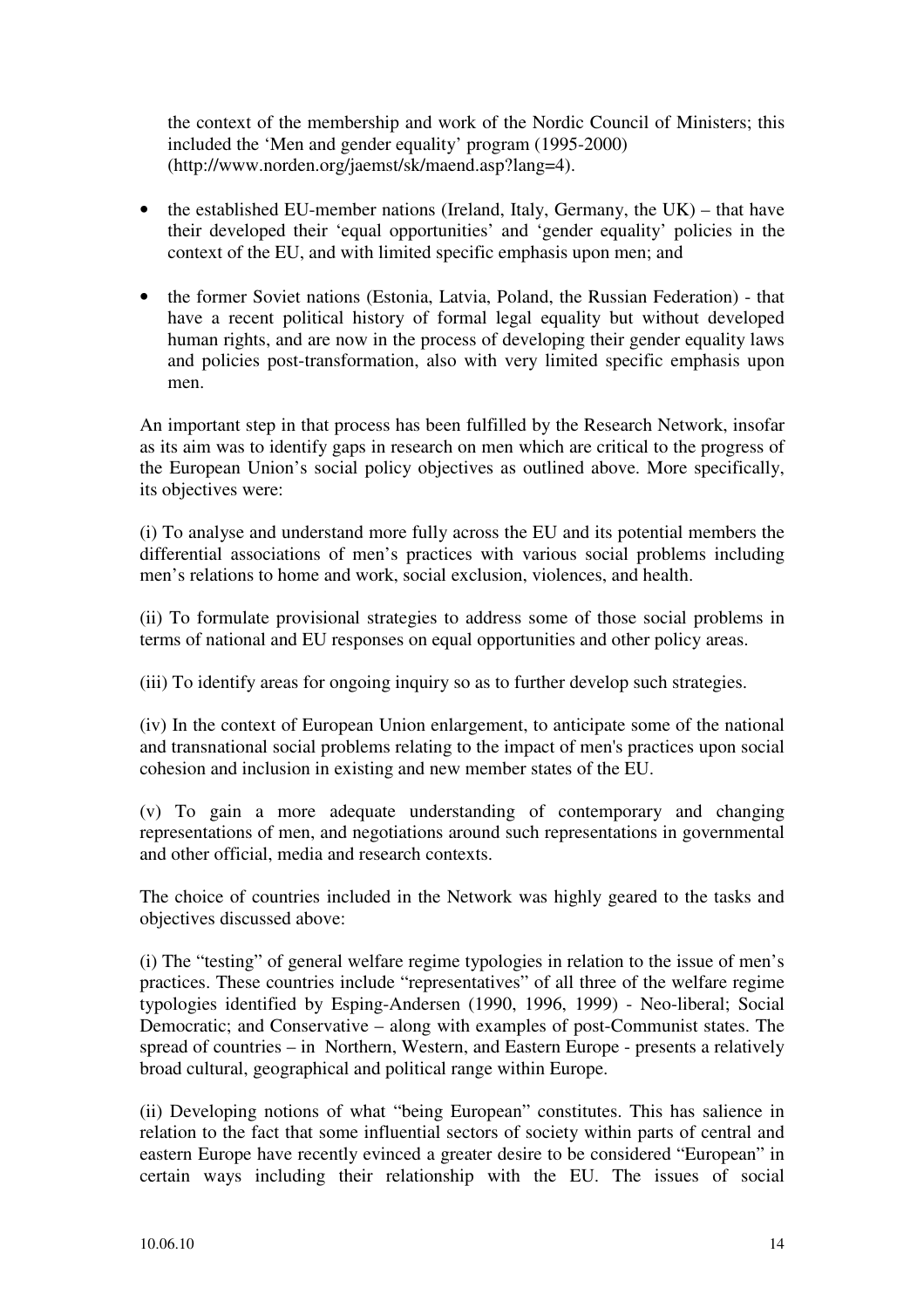marginalisation consequent upon the development of an alleged "Fortress Europe" are also highly relevant to the lived experience of many men, both those who are excluded and/or those who actively involved in processes of exclusion – and on the lived experiences of women associated in various ways with these men.

(iii) The extent of differential social patterns and welfare responses between countries which are often grouped together on alleged grounds of historical, social and/or cultural proximity, for instance, Sweden and Finland; Ireland and the UK.

(iv) Exploration of how recent huge economic, social and cultural changes in Central and Eastern Europe have impacted upon attitudes and practices relating to men (for example, Grogaard, 1996; Novikova 2000; Kolga 2000; Novikova and Kambourov 2003). Following the historic transformations of the late 1980s and early 1990s, processes of "East-West" interchange and EU enlargement are likely to constitute a period of further historically major change in gender relations and gender equality, the relations of men's power and marginalisation of some men, and thus the societal position, opportunities and experiences of women, in the coming decade.

Added saliency is provided by the extent of "cultural exchange" (largely one-way) which has occurred between those countries and western/northern Europe. At the same time, access to materials from Estonia, Latvia, Poland and the Russian Federation provides allows investigation of the different constellations of practices and beliefs between the countries in the context of their very different historical and cultural trajectories. It has also allowed some charting of future European trends in relation to men's practices. Following the historic transformations of the 1990s, processes of "East-West" interchange are likely to constitute a period of further historically major change in gender relations and gender equality, the relations of men's power and marginalisation of some men, and thus the societal position, opportunities and experiences of women. The inclusion of Germany with its special position post-unification is also very important as representing a different historical and cultural path in the post-communist period. There is considerable research interest in the differences between men from the former Eastern and former Western parts of Germany (for example, Zulehner and Volz, 1998, Műller, 2000).

This fourth (iv) "East-West" aspect of comparative study is such an important and central theme that it needs further extended discussion. The recent massive economic, social and cultural changes there have impacted and are impacting upon attitudes and practices relating to men. This has in some cases included major processes of marginalisation for some men in the social and economic transformations that have taken place since the late 1980s. These processes of marginalisation (including in some cases health problems, problems of crime and violence, racism and xenophobia as well as ethnic and linguistic marginalisations) have continued alongside the perpetuation of some men's continued domination of positions of power.

These issues relating to men have also been accompanied by and, indeed, intimately intersect with major changes, at least partly negative, in the life experiences of many women in a number of Central and East European states, including: increasing female exclusion from the labour market and from higher level jobs; less control over their own bodies (for example, often less choice in matters of abortion); sometimes reduced freedom in ability to seek divorce; increasing sexual exploitation both inside their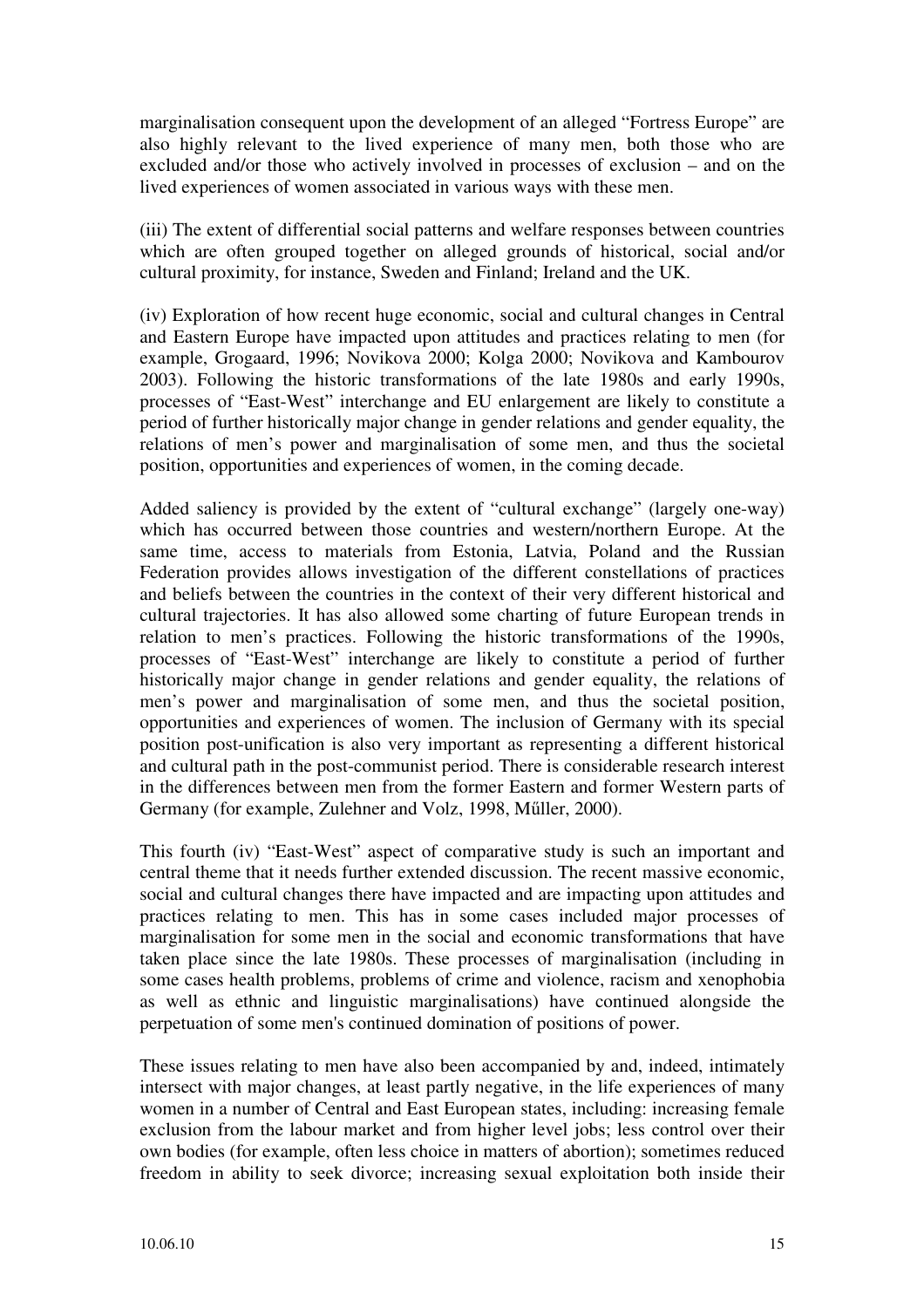own countries (often by men coming from existing member states of the EU) and inside the EU (via "trafficking" of women and children from Central and Eastern Europe). These changes take complex forms in different parts of Central and Eastern Europe, with conditions varying considerably by class, locality and region. An important aspect of these changes is the development of the formal policy-making innovation and rhetoric of equality and equal opportunities, both as parts of the process of EU application.

In particular the relation of the transitional nations to the EU and the more Western parts of Europe is likely to be a major focus of economic, social, political and cultural development and change in the coming years. This includes:

(i) the differential position of the transitional nations in the EU application process in relation to the EU and the EU member nations;

(ii) the impact of EU gender equality and associated social and economic policies on the transitional nations in their application phase and, at least in some cases, likely EU membership (especially in the context of some of the more negative trends in the lives of many women in some of these states noted above);

(iii) the particular and differential processes of both the reproduction of men's power and the marginalisation of some men in the transitional nations, and how they link with and sometimes contrast with the patterns in existing EU nations;

(iv) the social, economic, political and cultural impacts of forms of masculinities and men's practices from the EU nations upon the transnational nations, and also increasingly those impacts from the transnational nations upon the EU nations;

(v) the specific position and relation of those countries of the EU which are geographically adjacent to the transitional nations, such as Finland and Germany.

The Research Network has facilitated greater understanding of changing social processes of gender relations and gender construction particularly in the context of welfare responses to the associated social problems. It has also brought together existing, up to date research, statistical and policy data on a national basis. Moreover, the Research Network has also revealed a number of major gaps and shortcomings in existing research and policy-oriented knowledge. These gaps have particularly concerned: (i) the understanding of men in a transnational rather than a national context; and (ii) those men who are most powerful and those men who are least powerful.

The outcomes from the Network have clearly demonstrated that there remains a massive deficit in critical transnational studies of men's practices and their impact upon/interactions with the lived experiences of women. Furthermore, there is an equally massive deficit in the sources available for such study. Strategies to counter these deficits will be critical to both the ongoing development of the European Research Area and the concomitant promotion of the European Social Agenda .

# **II. 5. THE CHANGING POLICY CONTEXT AND THE CHANGING FORMS OF MASCULINITIES**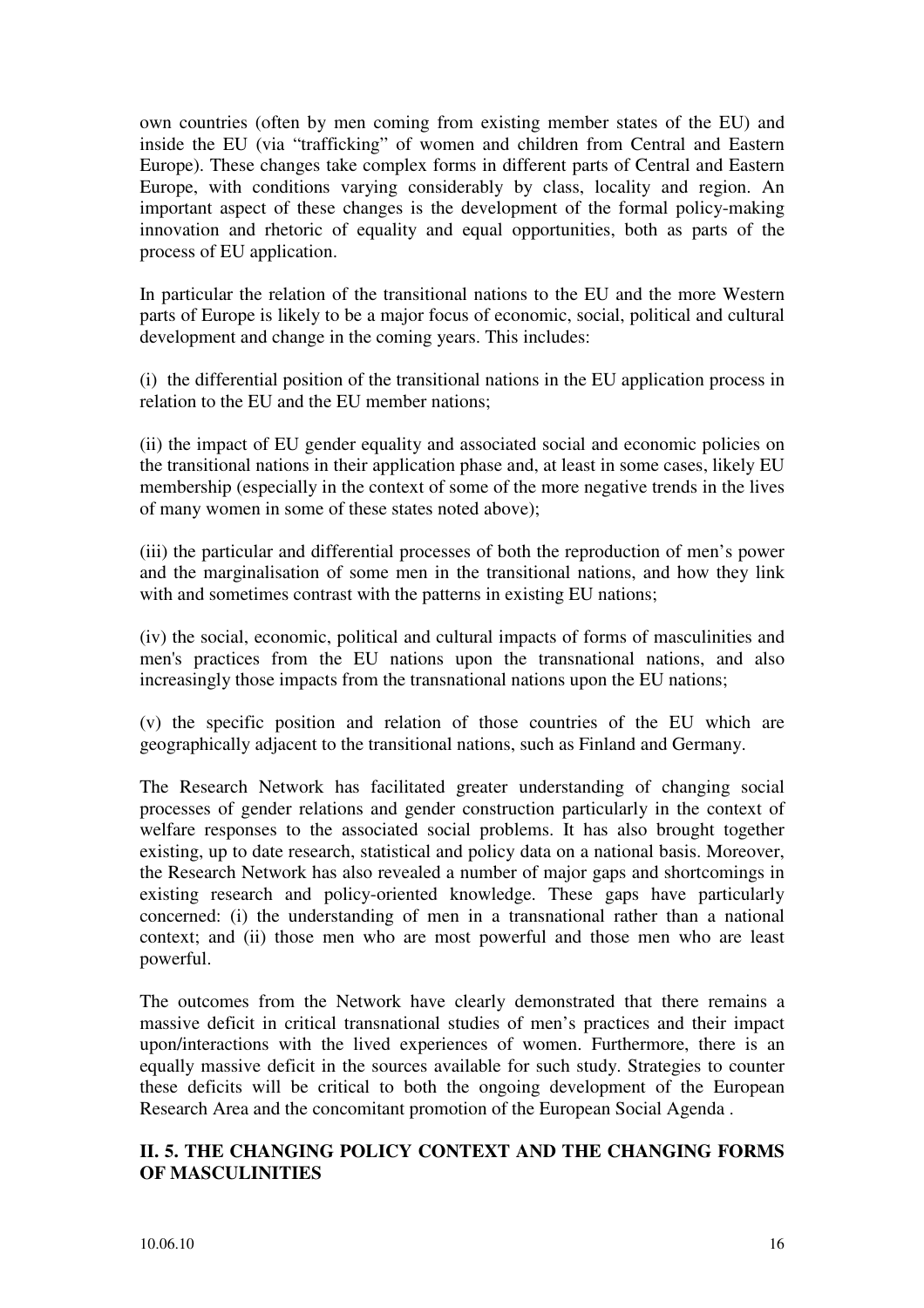Men and masculinities are understood as set within changing policy contexts. There have been huge historical changes in forms of masculinity and men's practices. Yet there are also stubborn persistence in some aspects of men and masculinity. Perhaps the most obvious of these is men's domination of the use of violence. Moreover, changing gender relations both constitute governments and other policy-making institutions, and provide tasks for governmental, partnership and third sector agencies to deal with. In this sense governments and other policy institutions can be seen as both part of the problem and part of the solution.

The historical legacy inherited by the EU includes attempts to develop broad social democracy and stop fascism happening again. The EU itself can be understood as a project of positive possibilities largely led and negotiated by men politicians after the Second World War in contradiction to short-term nationalistic interests. It can be seen as a project devised to reduce men's historical tendency to nationalistic conflict and war, and so achieve relative stability in Europe. There is indeed increasing recognition of the central place of men and masculinity in the collective violence of war (Enloe 1990; Higate 2002), and the apparent increased use of rape by men and sexual violence in war.

To understand the national and transnational policy context also involves considering the relevance of 'the social problem of men' within organisational and governmental policy formation, in national, regional and indeed EU institutions. It is thus necessary to analyse and change the place of men within the gender structure of governmental, transgovernmental and other policy-making organisations. This includes the question of the relative lack of attention to men in power, including men in the EU, the implications of mainstreaming for men, and men's relations to gender equality more generally.

The social problem of men also relates closely to existing EU social agendas, including EU policies on equality, gender equality, social exclusion, and racism. There is thus a need to develop policy options on men, including 'best practices' and other illustrative policies on men.

Addressing policy around men and masculinities is an important and urgent matter. There are indeed risks and dangers in non-action, for example, in the intersection of various 'new' and 'old' masculinities, nationalisms, racisms and xenophobias. There are also key issues around the changing policy context in Europe. These include the relation of the EU to eastward expansion, including the specific conditions of application and accession; questions of migration, especially of young men, and their implications for women and men, in countries of both emigration and immigration; trafficking in women, children and men, especially the actions of men as the consumers within the EU member countries. The 'social problem' of men is thus of central and urgent interest to the EU and the applicant countries.

There are also many other transnational organisations and groupings, for example, the Council of Europe, the UN, UNESCO, UNICEF, ILO, the Nordic Council of Ministers, the EU Women's Lobby, and various NGOs which have come to recognise the importance of the place of men in the movement towards gender equality. The UN held a Beijing+5 Special Event on Men and Gender Equality in New York, June 2000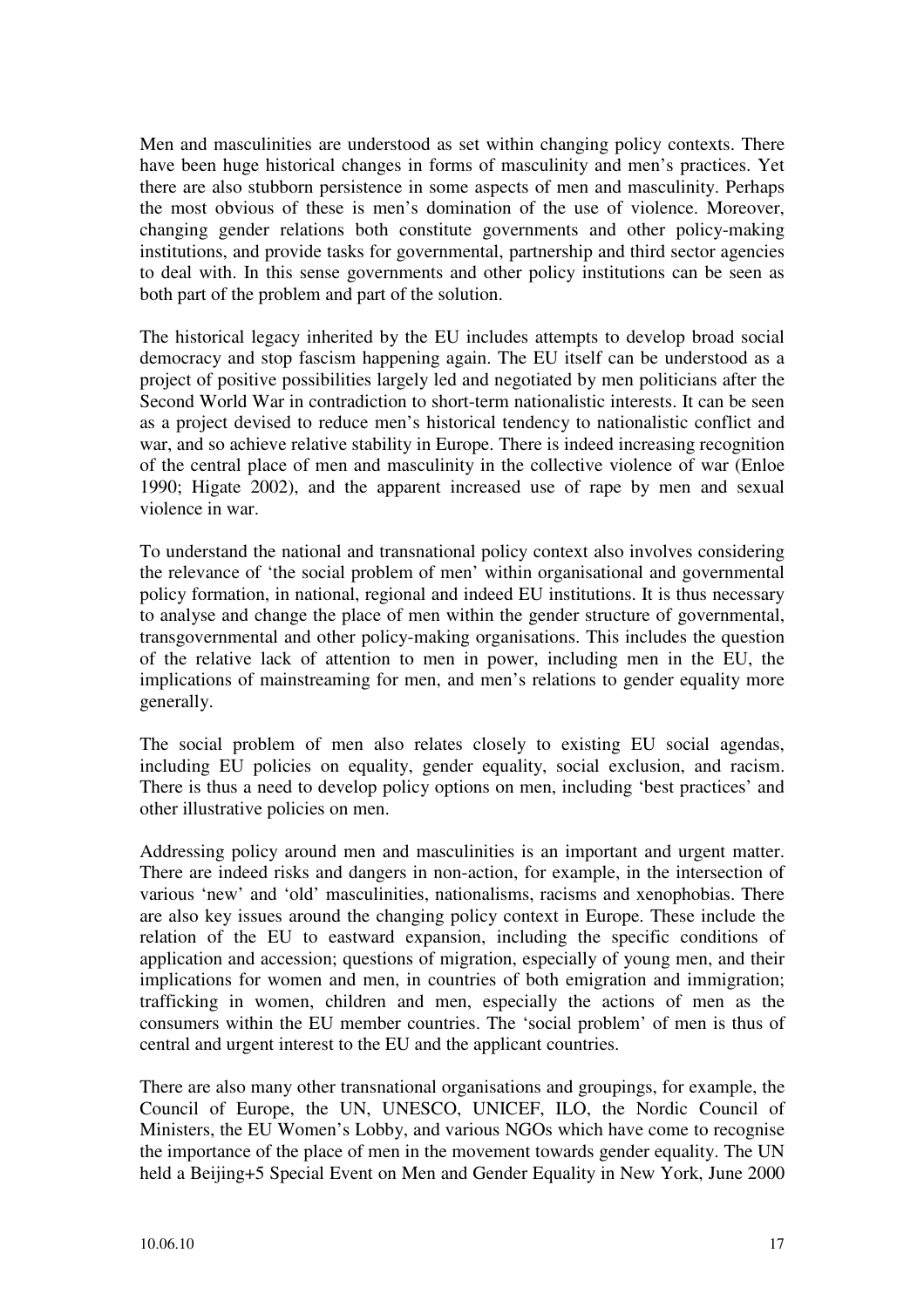(http://www.undp.org/gender/programmes/men/men\_ge.html#Beijing + 5 Special). Further governmental and transgovernmental interest seems likely to develop.

It is necessary to analyse and change the place of men within the gender structure of governmental and other policy-making organisations. There is also a need to develop policy options on men, including best practices and policies on men. Addressing policy around men and masculinities is an important and urgent matter. We now introduce the four main policy areas.

# **II. 6. MEN'S RELATIONS TO HOME AND WORK**

Recurring policy themes include men's occupational, working and wage advantages over women, gender segregation at work, many men's close associations with paid work, and increasingly men in non-traditional occupations. There has been a general lack of attention to men as managers, policy-makers, owners and other power holders. In many countries there are twin problems of the unemployment of some or many men in certain social categories, and yet work-overload and long working hours for other men. These can especially be a problem for young men and young fathers; they can affect both working class and middle class men, for example, during economic recession. Work organisations are becoming more time-hungry and less secure and predictable. Time utilisation emerges as a fundamental issue of creating difference in everyday negotiations between men and women. Men's unemployment can have clear and diverse effects on men's life in families.

Another recurring theme is men's benefit from avoidance of domestic responsibilities, and the absence of fathers. In some cases this tradition of men's avoidance of childcare and domestic responsibilities is very recent indeed and still continues for the majority of men. In some cases it is being reinforced through new family ideologies within transformation processes. In many countries there is a general continuation of traditional 'solutions' in domestic arrangements, sometimes reinforced by "family values" or political right wing approaches. There is also in many countries a growing recognition of the micro-politics of fatherhood, men's domestic responsibilities, home-work reconciliation at least for some men, and increasing emphasis on men's caring, sometimes linked to a gender equal status perspective.

It is not surprising if there may be a degree of cultural uncertainty on men's place in the home and as fathers and a growing recognition of ambivalence, even when there is a strong ideology of familialism. There is also in some countries a growing interest in the reconciliation of work and home; and growing variety of ways of approaching this. Given the considerable difference that still exists between men's and women's earnings, it is not surprising that it is the woman who stays at home after the birth of a child. Since she is usually the person with the lower income, a couple does not need to be wholehearted advocates of traditional domestic ideology to opt for the traditional solution. Evidence from Nordic countries shows that parental leave which is left to negotiations between men and women, is mostly taken up by women, although most people, men especially, say they want a more balanced situation. Men and indeed fathers are clearly not an homogeneous group.

Many research studies have noted how there have been contradictions between the ideas men profess and the way men actually live. The fact that men and women living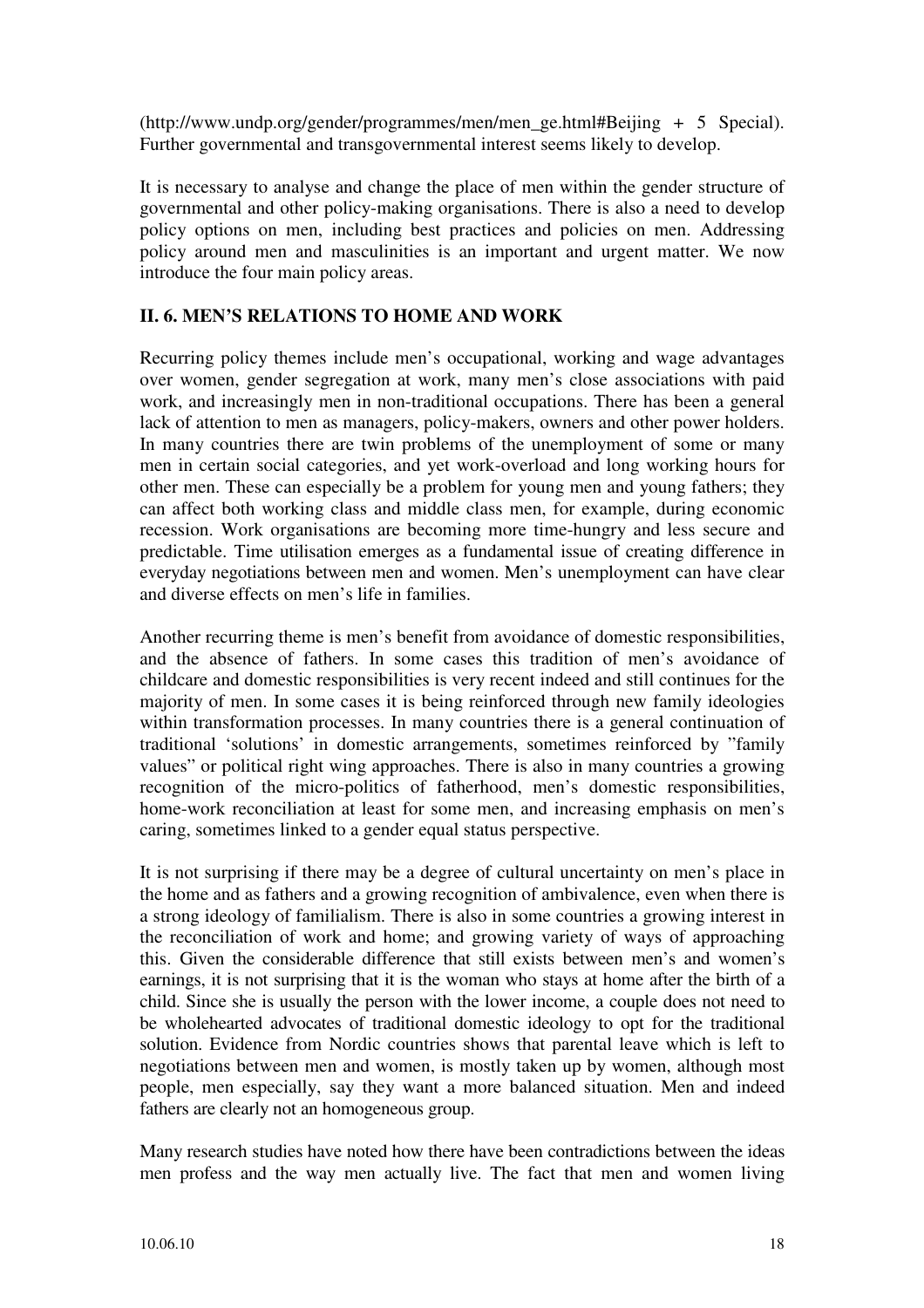together do not always give the same assessment of their relationship in general and the distribution of tasks between them in particular has become a much discussed topic in methodology. The paradoxical ways in which gender conflicts on the distribution of housework may be negotiated may be illustrated from German research: while in the early 1980s women living with men were generally more likely than men to claim that they did more of the work, some studies in the 1990s have shown the opposite.

EU, European-wide and transnational policy priorities include:

- to encourage men to devote more time and priority to caring, housework, childcare, and the reconciliation of home and paid work;
- to remove men's advantages in paid work and work organisations, as with the persistence of the gender wage, non-equal opportunities practices in appointment and promotion, and domination of top level jobs;
- policies on men in transnational organisations and their development of equality policies;
- to encourage men's positive contribution to gender equality;
- to remove discriminations against men, such as compulsory conscription of men into the armed forces, and discriminations against gay men.

# **II. 7. THE SOCIAL EXCLUSION OF MEN**

This has been one of the most difficult area to pre-define, but in some ways one of the most interesting. Social exclusion often figures in the research literature in different ways, such as:

- unemployment and poverty,
- ethnicity, racialisation and racism,
- homosexuality.
- homelessness,
- social isolation,
- poor education.

The social exclusion of certain men links with unemployment of certain categories of men (such as less educated, rural, ethnic minority, young, older), men's isolation within and separation from families, and associated social and health problems. These are clear issues throughout all countries. They are especially important in the Baltic, Central and East European countries with post-socialist transformations of work and welfare having dire consequences for many men, and thereby often for women and children.

Even in Nordic countries, which are relatively egalitarian with a relatively strong social security system, new forms of problems have emerged. In the last decade, new forms of marginalisation have developed, with shifts from traditional industry to more postindustrialised society. Globalising processes may create new forms of work and marginalisation. Some men find it difficult to accommodate to these changes in the labour market and changed family structure. Instead of going into the care sector or getting more education, some young men become marginalised from work and family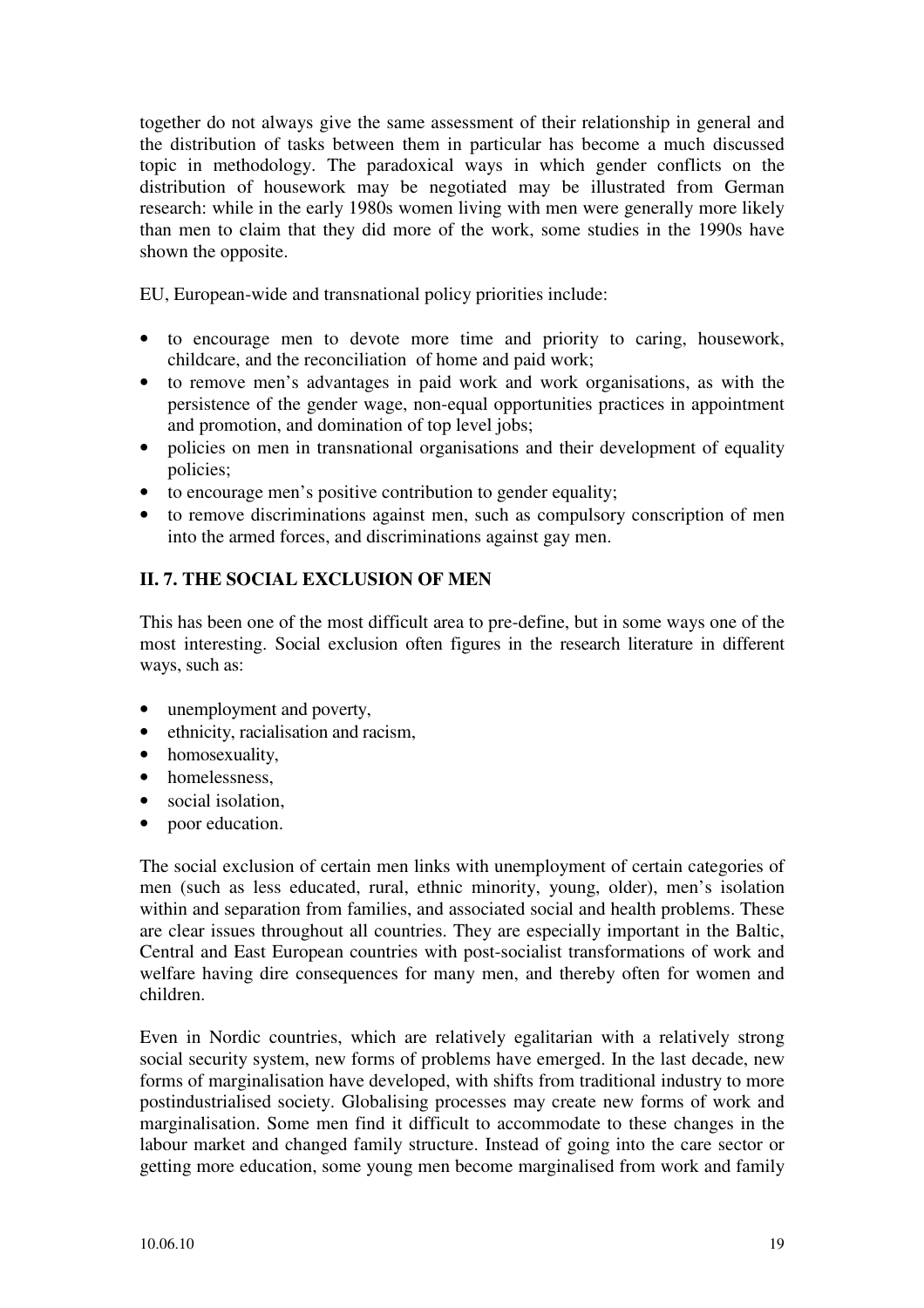life. Working class men, especially young, marginalised working class men, are frequently considered particularly vulnerable to social exclusion.

There is a lack of attention to men engaged in creating and reproducing social exclusions, for example, around racism, and the intersections of different social divisions and social exclusions.

EU, European-wide and transnational policy priorities include:

- to reduce the social exclusion of men, especially young marginalised men, men suffering racism, and men suffering multiple social exclusions;
- to reduce the effects of the social exclusion of men upon women and children;
- to ameliorate the effects of rapid socio-economic change that increase the social exclusion of men;
- to specifically address the transnational aspects of social exclusion of men, in, for example, transnational migration, and homosexual sexual relations;
- to change men's actions in creating and reproducing social exclusions.

#### **II. 8. MEN'S VIOLENCES**

The recurring theme here is the widespread nature of the problem of men's violences to women, children and other men, and in particular the growing public awareness of men's violence against women. Men are overrepresented among those who use violence, especially heavy violence. This violence is also age-related. The life course variation in violence with a more violence-prone youth phase has been connected to increasing exposure to commercial violence and to other social phenomena, but these connections have not been well mapped.

Violence against women by known men is becoming recognised as a major social problem in most of the countries. The range of abusive behaviours perpetrated on victims include direct physical violence, isolation and control of movements, and abuse through the control of money. There has been a large amount of feminist research on women's experiences of violence from men, and the policy and practical consequences of that violence, including that by state and welfare agencies, as well as some national representative surveys of women's experiences of violence, as in Finland. There has for some years been a considerable research literature on prison and clinical populations of violent men. There is now the recent development of some research in the UK and elsewhere on the accounts and understandings of such violence to women by men living in the community, men's engagement with criminal justice and welfare agencies, and the evaluation of men's programmes intervening with such men. The gendered study of men's violence to women is thus a growing focus of funded research, as is professional intervention.

Child abuse, including physical abuse, sexual abuse and child neglect, is now also being recognised as a prominent social problem in many countries. Both the gendered nature of these problems and an appreciation of how service responses are themselves gendered are beginning to receive more critical attention, both in terms of perpetrators and victims/survivors.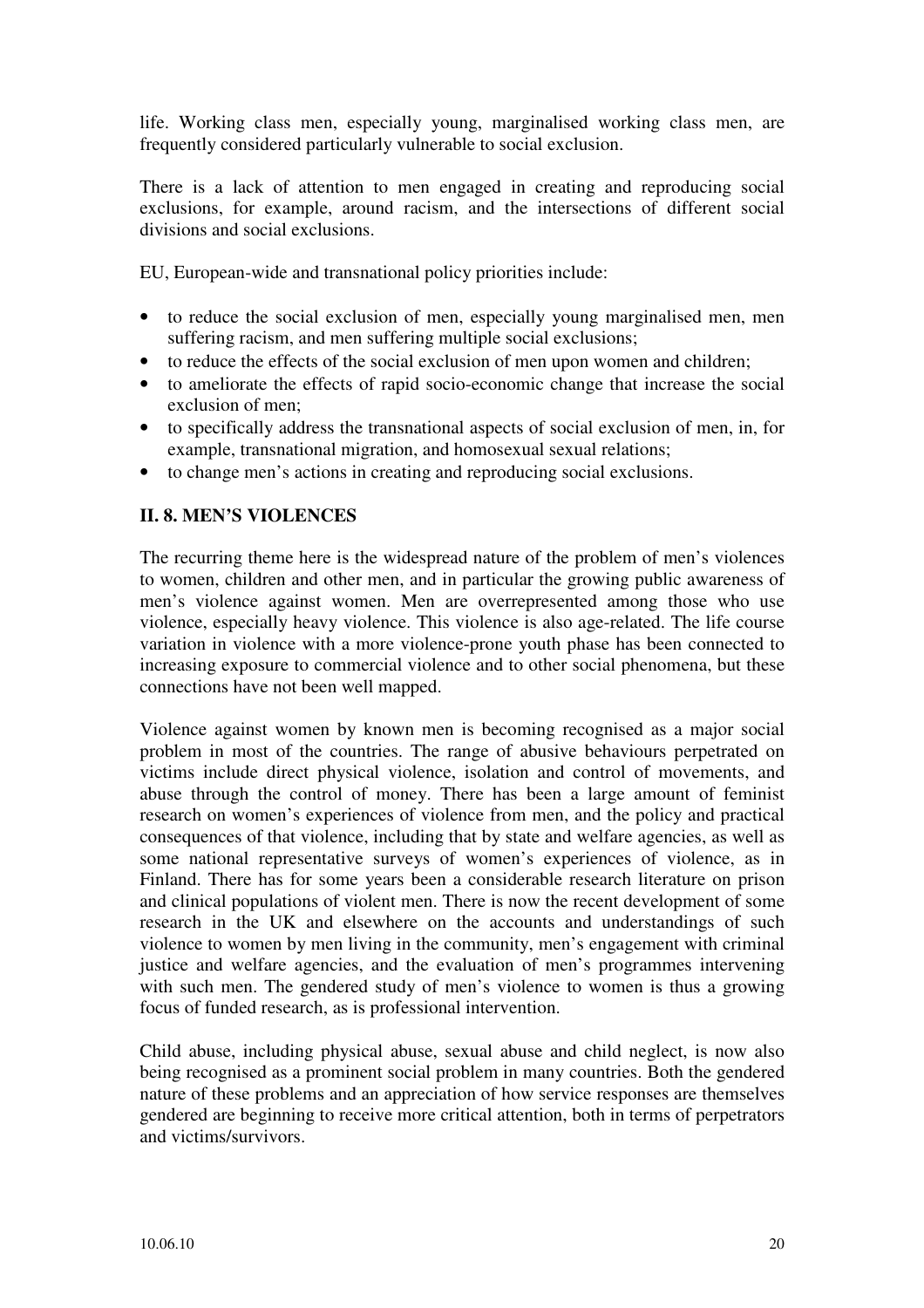There has been a strong concern with the intersection of sexuality and violence in Italy, the UK and elsewhere. This is likely to be an area of growing concern. There is some research on men's sexual abuse of children but this is still an underdeveloped research focus in most countries. In some countries sexual abuse cases remain largely hidden, as is men's sexual violence to men.

There has also been some highlighting of those men who have received violence from women. Men's violences to ethnic minorities, migrants, people of colour, gay men and older people are being highlighted more, but are still very unexplored. They remain important areas for further policy development.

EU, European-wide and transnational policy priorities include:

- to stop men's violence to women, children and other men, assisting victims and survivors;
- to enforce the criminal law on clear physical violence, that has historically often not been enforced in relation to men's violence to known women and children;
- to make non-violence and anti-violence central public policy of all relevant institutions;
- to assist men who have been violent to stop their violence, such as men's programmes, should be subject to accountability, high professional standards, close evaluation, and not be funded from women's services;
- to recognise the part played by men in forms of other violence, racist violence.

# **II. 9. MEN'S HEALTH**

The major recurring theme here is men's relatively low life expectancy, poor health, accidents, suicide, morbidity. Some studies see traditional masculinity as hazardous to health. Men suffer and die more and at a younger age from cardiovascular diseases, cancer, respiratory diseases, accidents and violence than women. Socio-economic factors, qualifications, social status, life style, diet, smoking and drinking, hereditary factors, as well as occupational hazards, can all be important for morbidity and mortality. Gender differences in health arise from how certain work done by men are hazardous occupations. Evidence suggests that generally men neglect their health and that for some men at least their 'masculinity' is characterised by risk taking, especially for younger men (in terms of smoking, alcohol and drug taking, unsafe sexual practices, road accidents, lack of awareness of risk), an ignorance of their bodies, and a reluctance to seek medical intervention for suspected health problems. There has been relatively little academic work on men's health and men's health practices from a gendered perspective in many countries.

EU, European-wide and transnational policy priorities include:

- to improve men's health;
- to facilitate men's improved health practices, including use of health services;
- to connect men's health to forms of masculinity, such as risk-taking behaviour;
- to focus on the negative effects of men's health problems upon women and children;
- to ensure that focusing on men's health does not reduce resources for women's and children's health.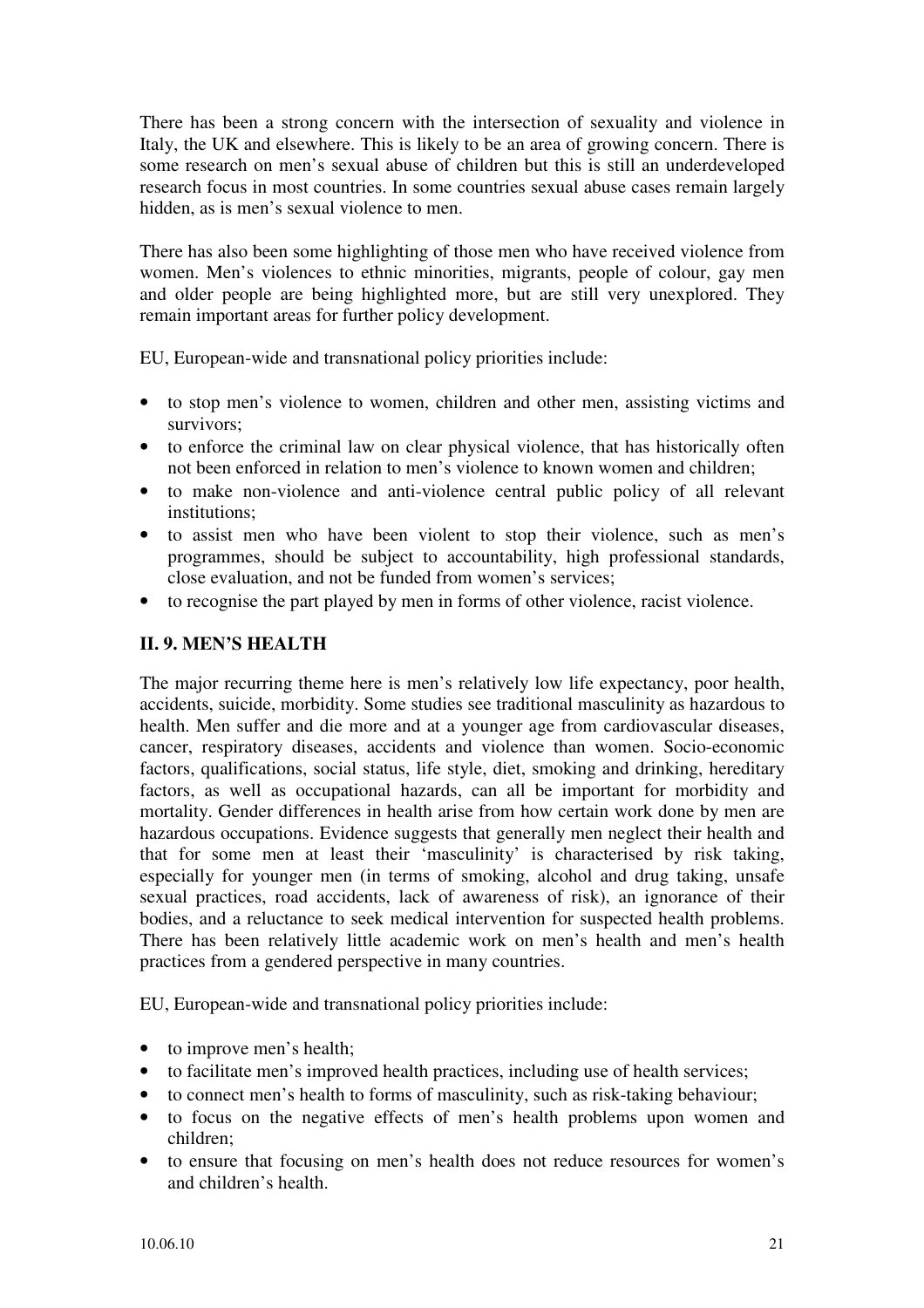#### **II. 10. INTERRELATIONS BETWEEN POLICY AREAS**

There are many important interrelations between the various aspects of men's positions and experiences, and their impacts on women, children and other men. There are strong interconnections between the four main policy areas. This applies to both men's power and domination in each theme area, and between some men's unemployment, social exclusion and ill health. Men dominate key institutions, such as government, politics, management, trade unions, churches, sport; yet some men suffer considerable marginalisation as evidenced in higher rates of suicide, psychiatric illness and alcoholism than women. These are key issues for both policy development and further focused research.

EU, European-wide and transnational policy priorities include:

• to address the interrelations between policy areas, such as home and work, fatherhood and men's violence, social exclusion and men's health.

#### **REFERENCES**

Alber, J. (1995) 'A framework for the comparative study of social services', *Journal of European Social Policy*, 5(2): 131-49.

Anthias, Floya and Yuval-Davis, Nira (1992) *Racialised Boundaries: Race, Nation, Gender, Colour and Class and the Anti-Racist Struggle*, London/New York: Routledge.

Anttonen, Anneli and Sipilä, Jorma (1996) 'European social care services: is it possible to identify models?', *Journal of European Social Policy*, 6: 87-100.

Aslanbeigu, N. Pressman, S. and Summerfield, G. (1994) *Women in the Age of Economic Transformation*, London: Routledge.

Brod, Harry (ed.) (1987) *The Making of Masculinities: the New Men's Studies*, London: Allen and Unwin.

Bulmer, S. (1998) "The protection of pregnant women at the workplace" in Armstrong, K. and Bulmer, S. *The Governance of the Single European Market* Manchester: Manchester University Press.

Carrigan, T., Connell, R.W. and Lee, J. (eds) 1985. Toward a new sociology of masculinity. *Theory and Society*, 14(5): 551- 604.

Clatterbaugh, K. (2000) What is problematic about masculinities? *Men and Masculinities,* 1(1): 24-45.

*Communication from the commission to the council, the European parliament, the economic and social committee and the committee of the regions* (2000) Brussels, 28.6.2000 COM(2000) 379 final.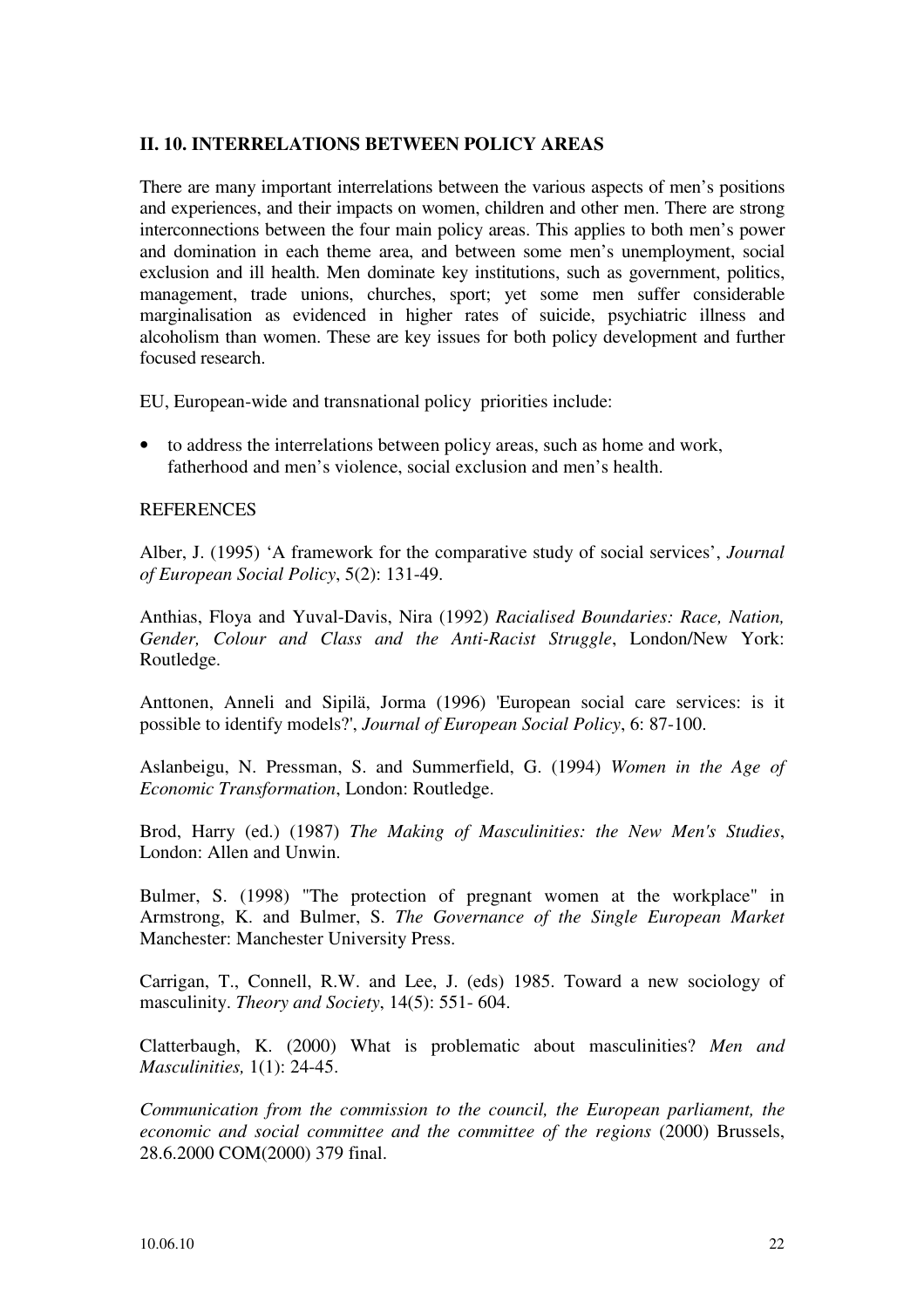Connell, R. W. (1987) Gender and Power. Cambridge: Polity.

Connell, R.W. (1991) 'The big picture- a little sketch: changing western masculinities in the perspective of recent world history', Paper Presented at the Research and Masculinity and Men in Gender Relations Conference, Sydney 7-8 June 1991. Also in *Theory and Society* 1993.

Connell, R.W.(1995) *Masculinities*, Cambridge: Polity Press.

Connell, R.W.(1998) 'Masculinites and globalization', *Men and Masculinities*, 1(1): 3-23.

Daly, M. (2000) *The Gender Division of Welfare*, Cambridge: Cambridge University Press.

Dominelli, Lena (1991) *Women Across Continents: Feminist Comparative SocialPolicy*, Hemel Hempstead: Harvester Wheatsheaf.

Donaldson, M. (1993) What is hegemonic masculinity? *Theory and Society*, 22(5): 643-657.

Duncan, Simon (1995) 'Theorizing European gender systems' *Journal of European Social Policy*, 5(4), 263-84.

Duncan, Simon and Pfau-Effinger, Birgit (eds.) (2001) *Gender, Work and Culture in the European Union*, London/New York: Routledge.

Ekenstam, Claus (ed.) (1998) *Radd Att Falla*, Hedemora: Gidlunds Forlag.

Enloe, C. (1990) *Bananas, Beaches, and Bases: Making Feminist Sense of International Relations.* London: Pluto; Berkeley: University of California Press.

Esping-Andersen, Gosta (1990) *The Three Worlds of Welfare Capitalism*, Cambridge: Polity Press.

Esping-Andersen, Gosta (ed.) (1996) Welfare States in Transition, London: Sage.

Esping-Andersen, Gosta (1999) *Social Foundations of Postindustrial Economies*, Oxford: Oxford University Press.

Grogaard, Jens B. (ed.) (1996) *Estonia in the Grip of Change.* The NORBALT Living Conditions Project. Talinn.

Harder, M. and Pringle, K. (eds) (1997) *Protecting Children in Europe: Towards a New Millennium*, Aalborg: Aalborg University Press.

Hearn, J. (1987) *The Gender of Oppression: Men, Masculinity and the Critique of Marxism.* Brighton: Wheatsheaf; New York: St Martin's.

Hearn, J. (1992) *Men in the Public Eye.* London: Routledge.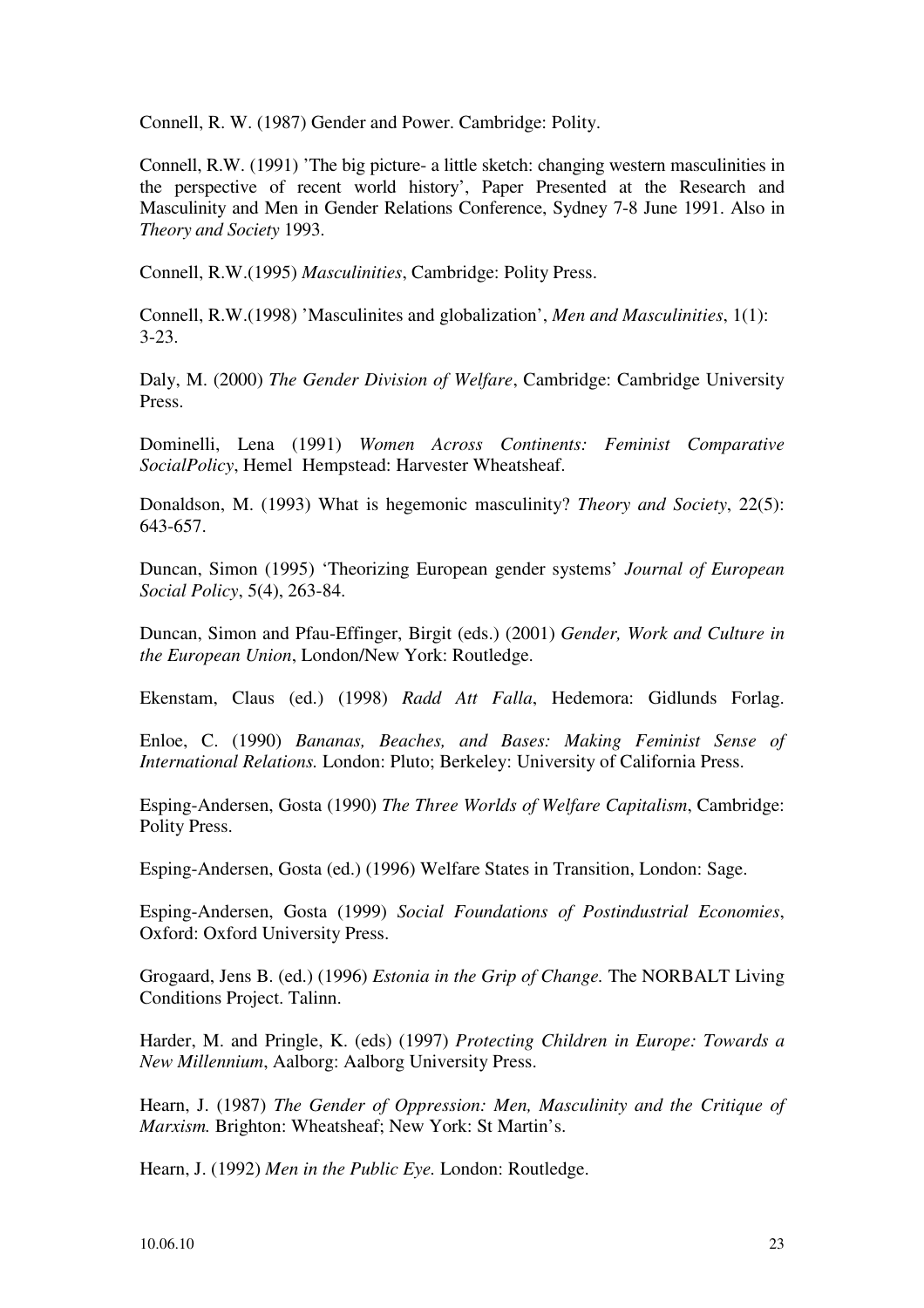Hearn, J. (1996) Deconstructing the dominant: making the one(s) the other(s)', *Organization*, 3(4), 611-26.

Hearn, J. (1998) *The violences of men.* London: Sage.

Hearn, J. (1999) A crisis in masculinity, or new agendas for men? In S. Walby (ed.) *New agendas for women*.London: Macmillan, pp. 148-68.

Hearn, J. and Collinson, D. L. 1993. Theorizing unities and differences between men and between masculinities. In Brod, H. and Kaufman, M. (eds.) *Theorizing Masculinities*. Newbury Park, Ca. and London: Sage, pp. 97-118.

Hearn, J., Pringle, K., Müller, U., Oleksy, E., Lattu, E., Chernova, J., Ferguson, H., Holter, Ø. G., Kolga, V., Novikova, I., Pitch, T., Ventimiglia, C., Olsvik, E., Tallberg, T. 2002a. Critical Studies on Men in Ten European Countries: (1) The State of Academic Research. In *Men and Masculinities*, Vol. 4 (4) 380-408.

Hearn, J., Pringle, K., Müller, U., Oleksy, E., Lattu, E., Chernova, J., Ferguson, H., Holter, Ø.G., Kolga, V., Novikova, I., Ventimiglia, C., Olsvik, E. and Tallberg, T. 2002b. Critical studies on men in ten European countries (2): the state of statistical information. *Men and Masculinities*, 5(1): 5-31.

Hearn, J., Pringle, K., Müller, U., Oleksy, E., Lattu, E., Tallberg, T., Chernova, J., Ferguson, H., Holter, O.G., Kolga, V., Novikova, I., Ventimiglia, C., Olsvik, E. 2002c. Critical studies on men in ten European countries (3): the state of law and policy. *Men and Masculinities*, 5(2): 192-217.

Hearn, J., Pringle, K., Müller, U., Oleksy, E., Lattu, E., Tallberg, T., Chernova, J., Ferguson, H., Holter, O.G., Kolga, V., Novikova, I., Ventimiglia, C., Olsvik, E. (2003) 'Critical studies on men in ten European countries (4): newspapers and media representations', with twelve others, *Men and Masculinities*, Vol. 6(1).

Higate, P. (ed.) (2002) *Military Masculinities: Identities and the State.* Connecticut: Greenwood.

Hirdman, Y. (1988) Genussystemet - reflexioner kring kvinnors sociala underordning. *Kvinnnovetenskaplig Tidskrift*, 3, pp. 49-63.

Hirdman, Y. (1990) *Att Lägga Livet till Rätta: Studier i Svensk Folkhemspolitik.* Stockholm: Carlssons.

Hobson, Barbara (ed.) (2002) *Masking Men into Fathers: Men, Masculinities and the Social Politics of Fatherhood*, Cambridge/New York: Cambridge University Press.

Holter, Øystein Gullvåg and Aarseth, Helene (1993) *Menns Livssammenheng*, Oslo: Ad Notem Gyldendal.

Holter, Øystein Gullvåg (1997) *Gender, Patriarchy and Capitalism: a Social Forms Analysis*, Oslo: Arbeidsforskningsinstituttet.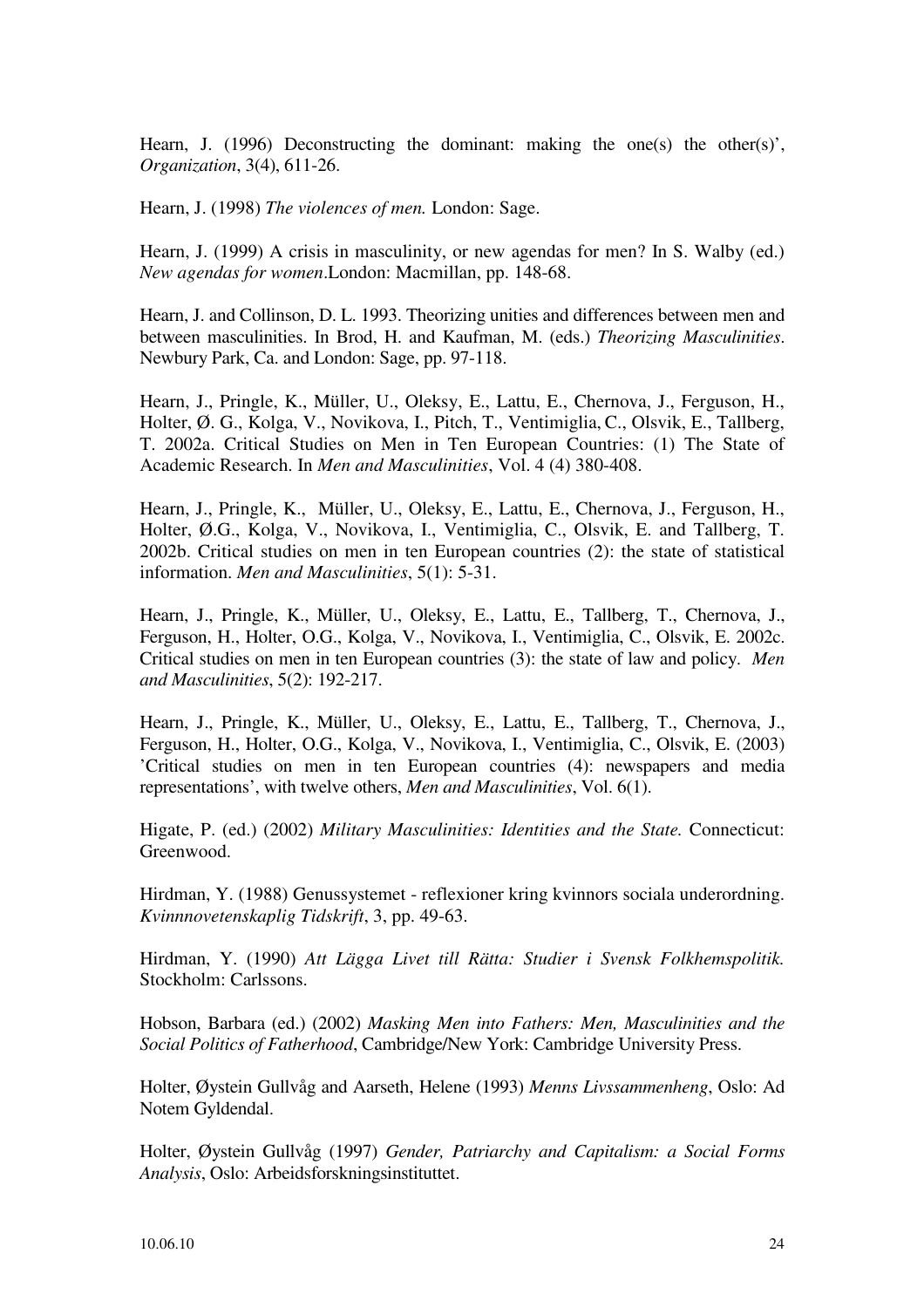http://www.norden.org/jaemst/sk/maend.asp?lang=4

http://www.unesco.org/culture/worldreport/html\_eng/stat2/table13.pdf

http://www.unhchr.ch/html/intlinst.htm

http://www.undp.org/gender/programmes/men/men\_ge.html#Beijing + 5 Special

Kaufman M. (ed.) (1987) Beyond Patriarchy. Essays by Men on Pleasure, Power. and Change.Toronto: Oxford University Press.

Kimmel, Michael S. (ed.) (1987) *Changing Men: New Directions in Research on Men and Masculinity*, Newbury Park, Ca.: Sage.

Kimmel, M.S. (1996) *Manhood in America. A Cultural History*. New York: Free Press.

Kimmel, M., Hearn, J. and Connell, R.W. (eds.) (2003) *Handbook on Studies of Men and Masculinities,* Thousand Oaks, Ca.: Sage.

Kolga, Voldemar (2000*) Estonia National Report on Research on Men's Practices. Workpackage 1*. HPSE-CT-1999-0008 EU FPV Thematic Network: The Social Problem of Men and Societal Problematisation of Men and Masculinities.

Langan, M. and Ostner, I. (1991) Gender and welfare: towards a comparative framework. In Room, G. (ed.) *Gendering Welfare States*. London: Sage.

Leira, Arnlaug (1992) *Welfare States and Working Mothers: The Scandinavian Experience*, Cambridge: Cambridge University Press.

Leira, Arnlaug (1994) 'Combining work and family: working mothers in Scandinavia and the European Union', in Brown, P. and Crompton, R. (eds.) *Economic Restructuring and Social Exclusion*, London: UCL Press.

Lewis, Jane (1992) 'Gender and the development of welfare regimes', *Journal of European Social Policy*, 2(3), pp. 159-73.

Lewis, Jane. and Ostner, Ilona (1991) 'Gender and the evolution of European social policies', paper at CES Workshop on Emergent Supranational Social Policy: The EC's Social Dimension in Comparative Perspective. Center for European Studies: Harvard University.

Liebert, Ulrike (1999) 'Gender politics in the European Union', *European Societies*, 1(2), pp. 197-239.

Lister, Ruth (1998) 'From equality to social inclusion', *Critical Social Policy*, 18(2), pp. 215-225.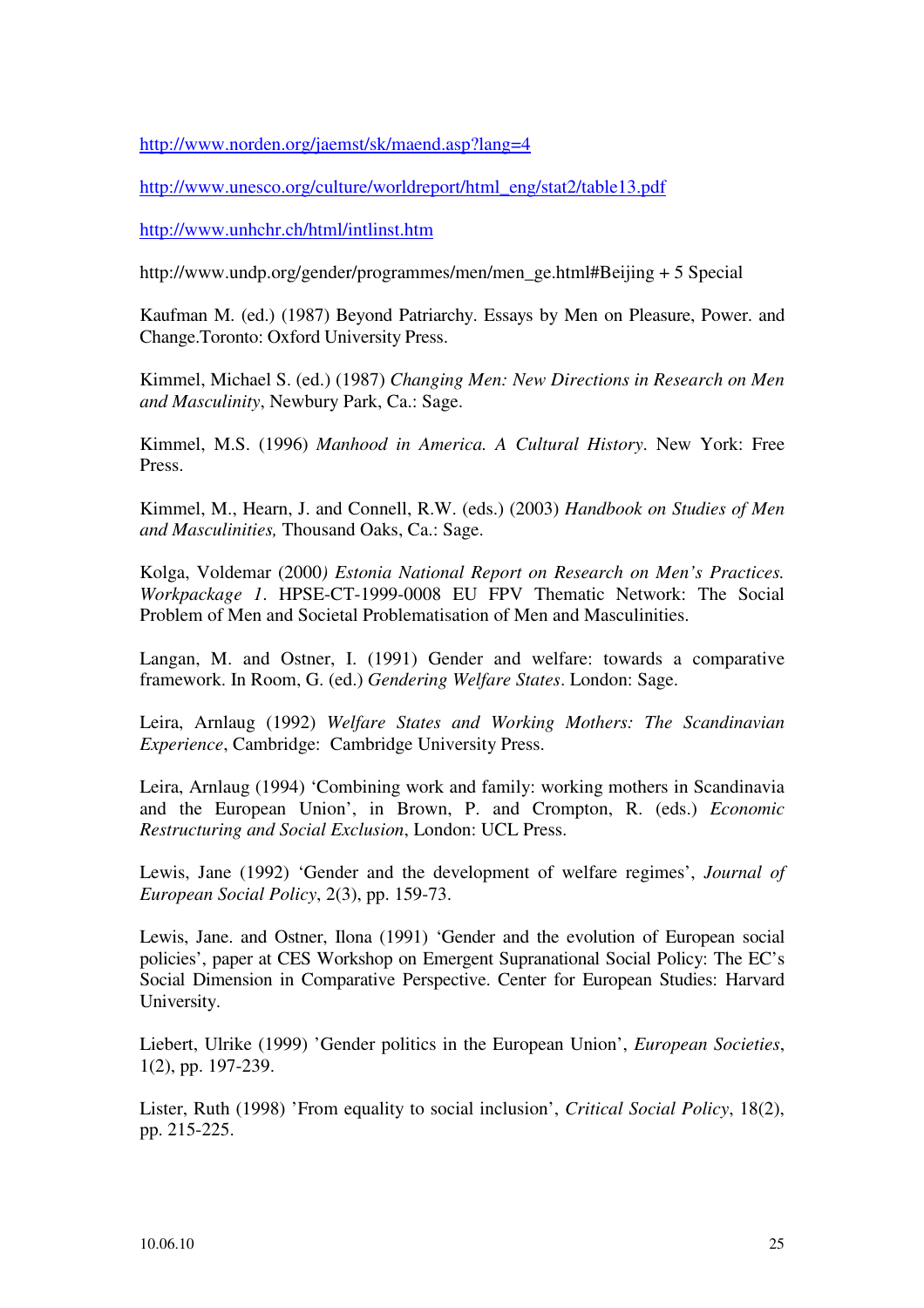MacInnes, J. (1998) *The End of Masculinity*. Buckingham: Open University Press.

McMahon, A. (1993) Male readings of feminist theory: the psychologization of sexual politics in the masculinity literature. *Theory and Society*, 22(5): 675-696.

Metz-Göckel, S. and Müller, U. (1986) *Der Mann*, Weinheim/Basel: Die Birgitte Studie.

Mies, Maria (1998) 'Globalization of the economy and woman's work in a sustainable society', *Gender, Technology and Development*, 2(1), 3-37.

Mueller, Ursula (2000*) Germany National Report on Research on Men's Practices. Workpackage 1*. HPSE-CT-1999-0008 EU FPV Thematic Network: The Social Problem of Men and Societal Problematisation of Men and Masculinities.

Månsson, S.-A. (1994) Vad hander med mannen? Om mans vald och sexualitet i det moderna samhallet. In Bjornberg, U. (ed.) *Janus och genus: Om kon och social identitet i familj och samhalle.*. Stockholm: Brombergs.

Novikova, I. and Kambourov, D. (eds.) (2003) *Men and Masculinínites in the Former Soviet Countries* (provisional title), Helsinki: The Aleksantteri Institute, University of Helsinki.

Novikova, Irina, Pringle, Keith, Hearn, Jeff, Mueller, Ursula, Oleksy, Elzbieta, Ferguson, Harry, Kolga, Voldemar et al. (2003) 'Men, Masculinities and 'Europe'' in Connell, R.W., Hearn, J. and Kimmel, M. (eds.) *The Handbook of Studies on Men and Masculinities*, Thousand Oaks, Ca.; Sage.

O'Connor, Julia S. (1993) 'Gender, class and citizenship in the comparative analysis of welfare state regimes: theoretical and methodological issues', *British Journal of Sociology*, 44(3): 501-18.

Oleksy, Elzbieta (2000) *Poland National Report on Research on Men's Practices. Workpackage 1*. HPSE-CT-1999-0008 EU FPV Thematic Network: The Social Problem of Men and Societal Problematisation of Men and Masculinities.

Orloff, Ann S. (1993) 'Gender and the social rights of citizenship: state policies and gender relations in comparative research', *American Sociological Review*, 58(3): 303- 28

Ostner, Ilona (1994). The women and welfare debate. In Hantrais, Linda and Morgan, S. (eds.) *Family Policy and the Welfare of Women*. Cross-National Research Papers, Third Series, 3. European Research Centre, University of Loughborough

Pease, Bob and Pringle, Keith (eds.) (2001) *A Man's World? Changing Men's Practices in a Globalized World*, London: Zed Books.

Pease, Bob and Pringle, Keith (eds.) (2002) *A Man's World? Changing Men's Practices in a Globalized World*, London: Zed Books.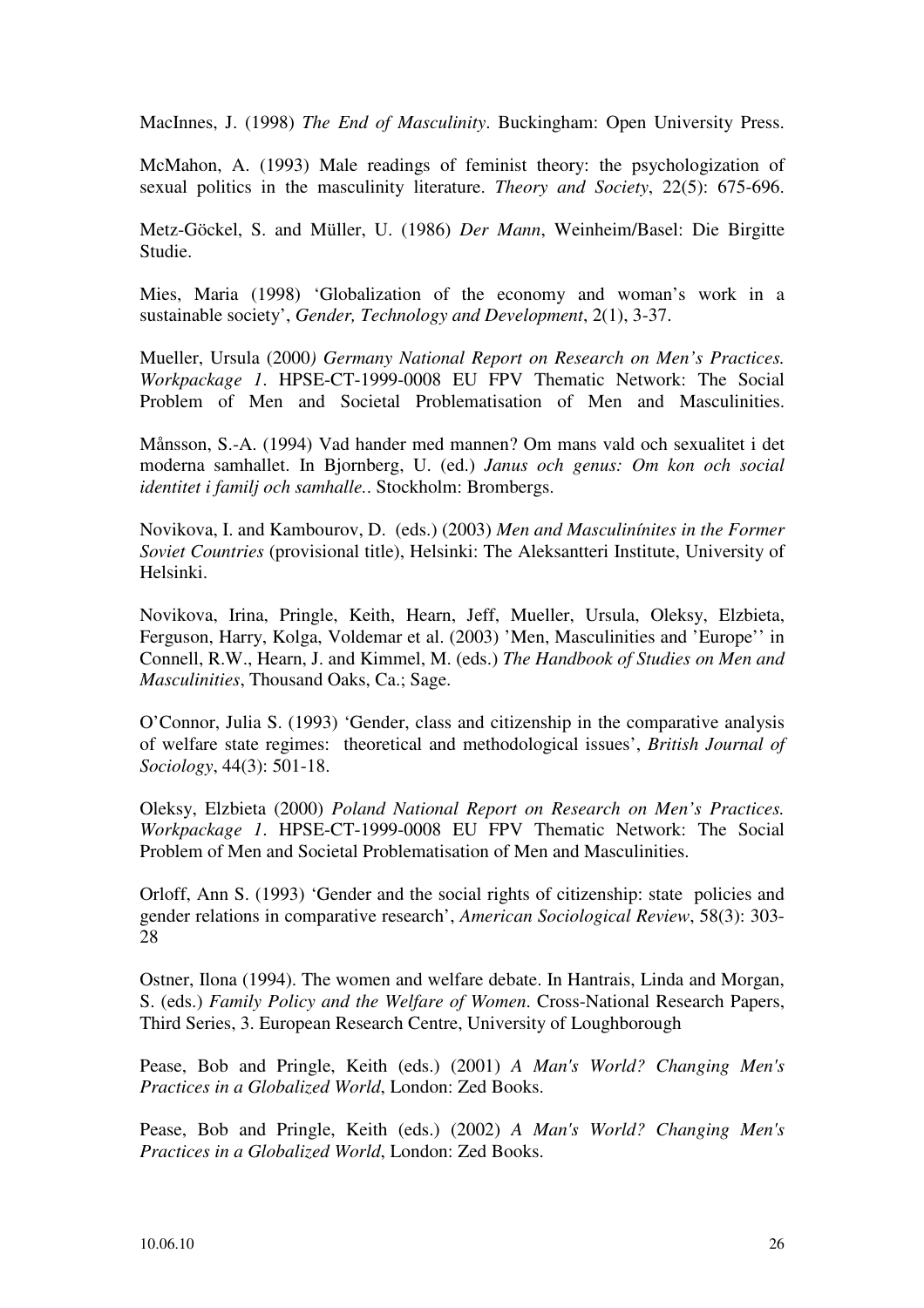Peterson, V. Spike and Runyan, Anne Sisson (1999) *Global Gender Issues*, 2<sup>nd</sup> Ed., Boulder, Co.: Westview.

Popay, Jennie, Hearn, Jeff and Edwards, Jeanette (eds.) (1998) *Men, Gender Divisions and Welfare*, London: Routledge.

Pringle, K. (1995) *Men, Masculinities and Social Welfare*, London: UCL Press.

Pringle, K. (1998a) *Children and Social Welfare in Europe*, Buckingham: Open University Press.

Pringle, Keith (1998b) 'Profeminist debates on men's practices and social welfare', *British Journal of Social Work*, August.

Pringle, K. and Harder, M. (1999) *Through Two Pairs of Eyes: A Comparative Study of Danish Social Policy and Child Welfare Practice*, Aalborg, Aalborg University Press.

Rai, S., Pilkington, H. and Phizakerlea, A. (eds.) (1992) *Women in the Face of Change: the Soviet Union, Eastern Europe and China*, London: Routledge.

Sainsbury, Diane (ed.) (1994) *Gendering Welfare States*, London: Sage.

Sainsbury, Diane (1996) *Gender, Equality and Welfare States*, Cambridge: Cambridge University Press.

Sainsbury, Diane (ed.) (1999) *Gender and Welfare State Regimes*, Oxford: Oxford University Press.

Segal, Lynne (1990) *Slow Motion: Changing Masculinities, Changing Men*. London: Virago Press.

Siim, B. (2000) *Gender and Citizenship. Politics and Agency in France, Britain and Denmark*, Cambridge: Cambridge University Press.

Trifiletti, Rosanna (1999) 'Southern European welfare regimes and the worsening position of women', *Journal of European Social Policy*, 9(1): 49-65-

Tyyskä, Vappu (1995) *The Politics of Caring and the Welfare State: the Impact of the Women's Movement on Child Care Policy in Canada and Finland, 1960-1990*, Helsinki: Suomalainen Tiedeakatemia, ser B tom 277.

*UN Human Development Report* (2001) New York: UN. Available at: http://www.undp.org/undp/hdro/01gdi.htm

Ventimiglia Carmine (1987) *La violenza negata. Ricerca sulla violenza sessuale in Italia*. Milano: Angeli.

Walby, S. 1986. *Patriarchy at Work: Patriarchal and Capitalist Relations in Employment*. Polity Press, Cambridge.